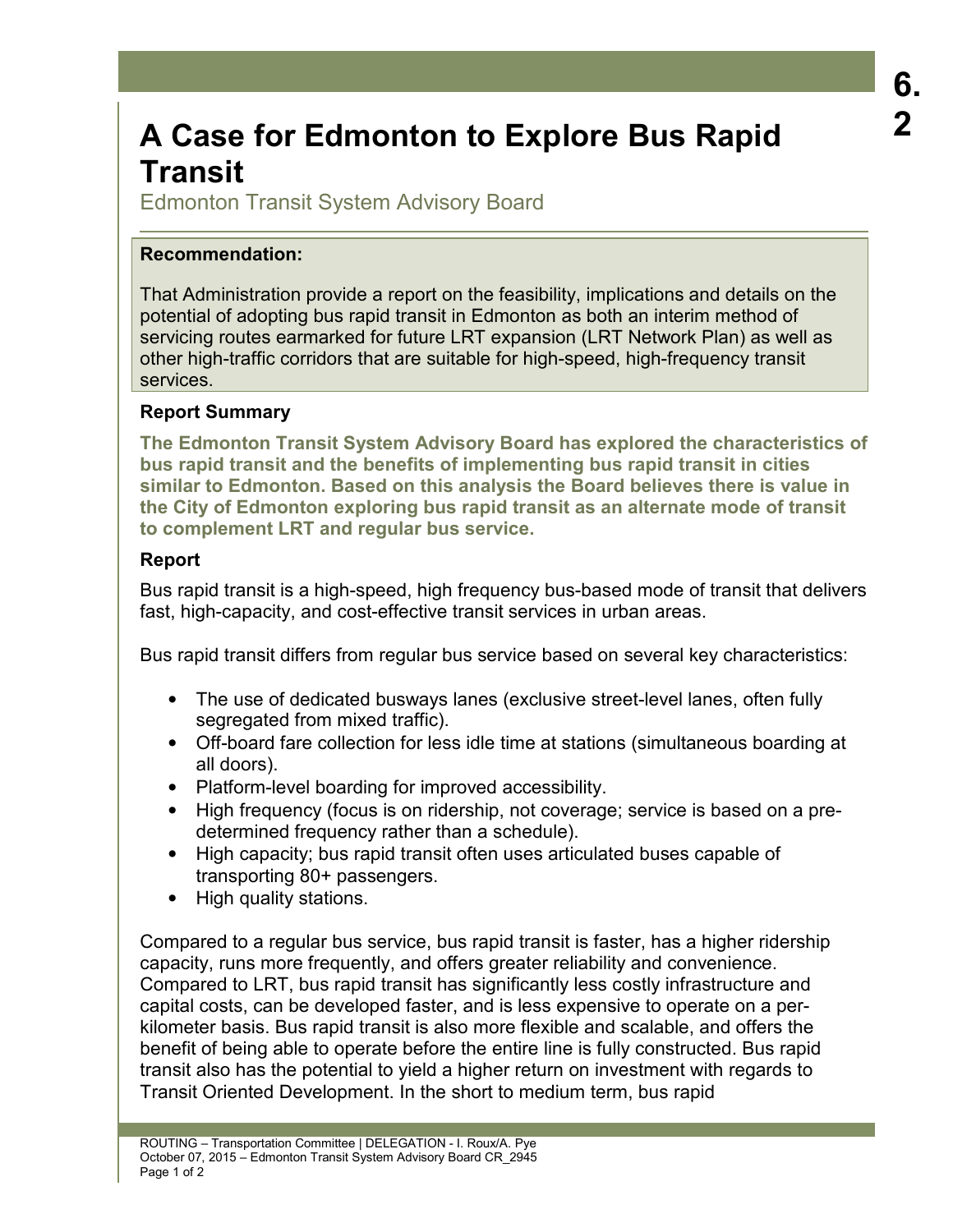#### **A Case for Edmonton to Explore Bus Rapid Transit - Edmonton Transit System Advisory Board**

transit has the potential to increase transit capacity and ridership, shorten travel times for transit commuters, reduce traffic congestion on high-traffic corridors, and better integrate public transit with urban development. In the long run, incorporating bus rapid transit into the public transit system would improve the sustainability of our public transit system, the financial resilience of the City, and ultimately Edmonton's livability.

Community Engagement:

The Edmonton Transit System Advisory Board is comprised of public volunteer members appointed by Council.

#### **Corporate Outcomes**

If implemented, this report could contribute to the following outcomes:

- Edmonton is attractive and compact, by encouraging transit oriented development.
- The City of Edmonton has sustainable and accessible infrastructure, by better connecting geographically underserved areas.
- Edmontonians use public transit and active modes of transportation, by providing fast, reliable, convenient service to more people in more areas.
- Edmontonians are connected to the city in which they live, work and play, by better connecting geographically underserved areas.
- Edmonton is an environmentally sustainable and resilient city, by prioritizing bus lanes and reducing the difference in car and bus travel times thus encouraging modal shift.
- The City of Edmonton has a resilient financial position, by investing in transit infrastructure with a significantly lower cost than LRT.

#### **Justification of Recommendation**

Bus rapid transit has been successfully employed in other cities, and offers a higher level of transit service than is currently offered by regular bus service. High growth and constrained funding may also make bus rapid transit a practical solution as a precursor to LRT.

#### **Attachment**

1. A Case for Edmonton to Explore Bus Rapid Transit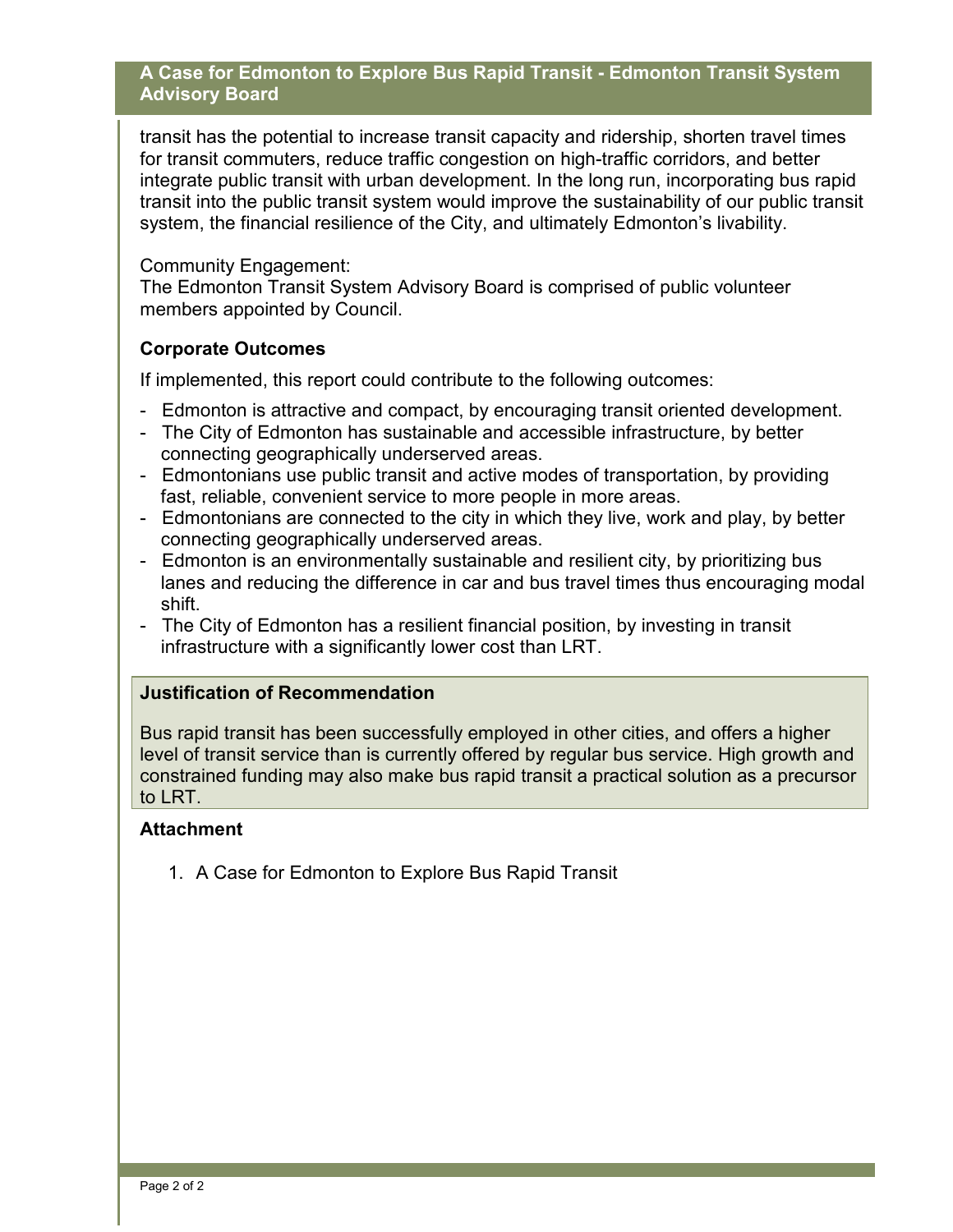## **A Case for Edmonton to Explore Bus Rapid Transit**

**Edmonton Transit Service Advisory Board August 2015** 

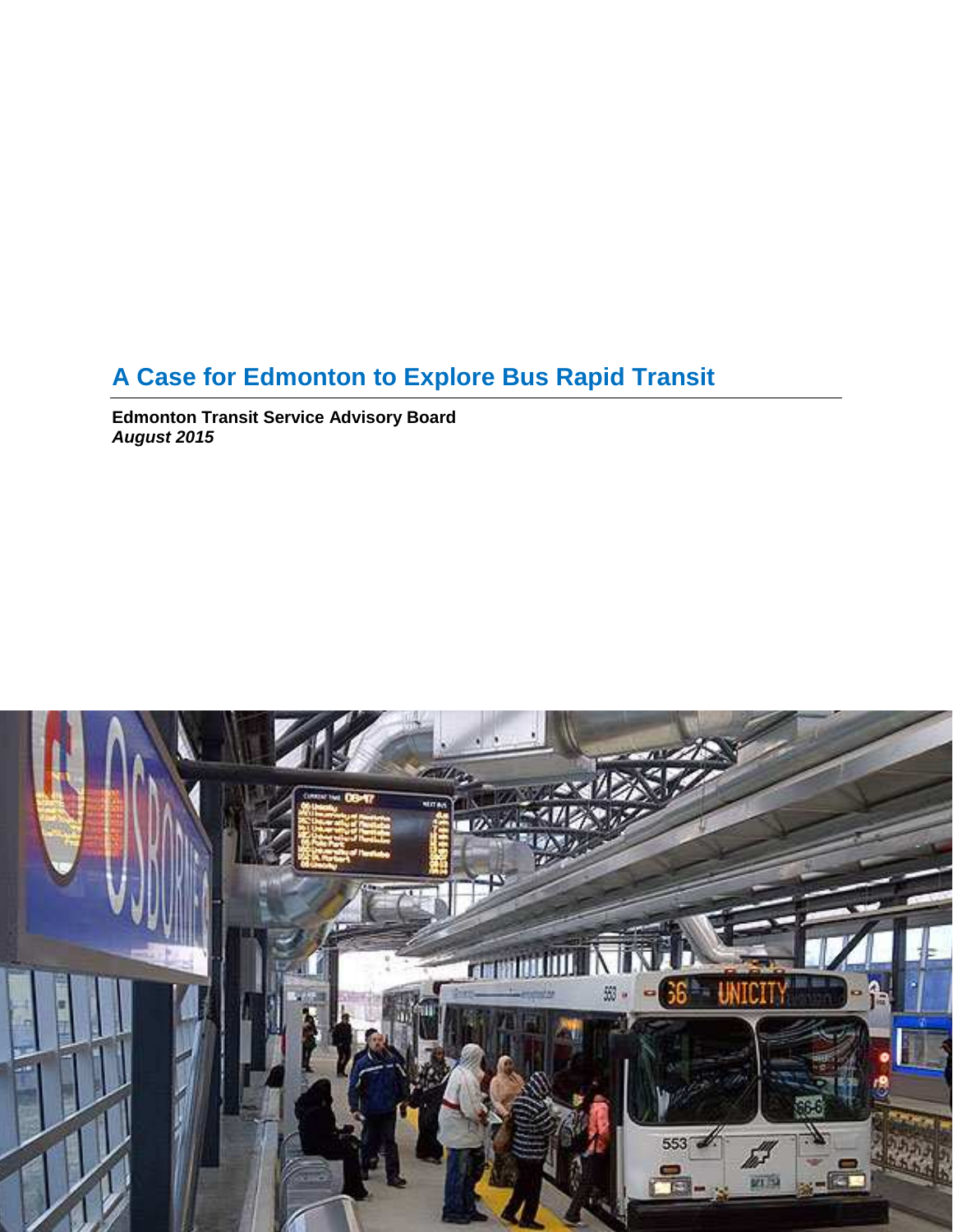| <b>Executive Summary</b>                                                                                                                       |    |
|------------------------------------------------------------------------------------------------------------------------------------------------|----|
| A Case for Edmonton to Explore Bus Rapid Transit<br><b>BRT Strategic Impact Map</b>                                                            |    |
| <b>Research Report</b>                                                                                                                         | 5  |
| Background                                                                                                                                     | 5  |
| a) What is Bus Rapid Transit (BRT)?                                                                                                            |    |
| b) Previous BRT Studies in Edmonton - What has changed?<br>Costs and benefits of BRT<br>a) Capital and Operating Costs<br>b) TOD Opportunities | 10 |
| c) Strengths, Weaknesses, Opportunities and Challenges<br>BRT Examples in cities similar to Edmonton<br>a) Winnipeg<br>b) Calgary              | 17 |
| Ottawa<br>C)<br>d) York<br>Vancouver<br>e)                                                                                                     |    |
| <b>Appendixes</b>                                                                                                                              | 31 |

| <b>TPPVINING</b>                                                      |    |
|-----------------------------------------------------------------------|----|
| Appendix A: BRT Best Practice Guides                                  |    |
|                                                                       |    |
| Appendix B: A Brief History of Transportation in the City of Edmonton | 32 |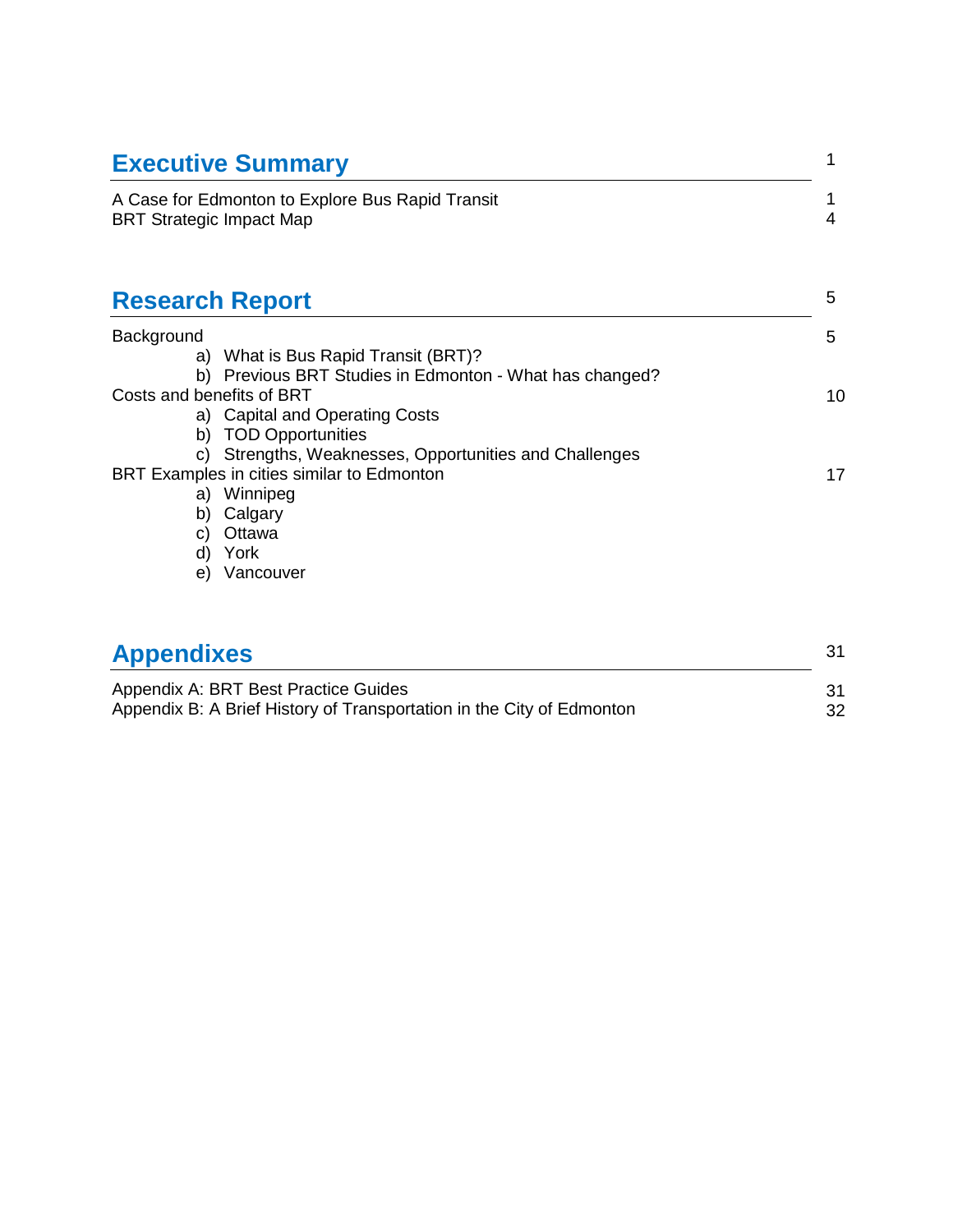## **Executive Summary**

## **A Case for Edmonton to Explore Bus Rapid Transit (BRT)**

The Board recommends that Council investigate in further detail the potential of adopting Bus Rapid Transit (BRT) in Edmonton as both an interim method of servicing routes earmarked for future LRT expansion (LRT Network Plan), as well as other high-traffic corridors that are suitable for high-speed, high-frequency transit services.

Bus rapid transit (BRT) is a high-speed, high frequency bus-based mode of transit that delivers fast, high-capacity, and cost-effective transit services in urban areas. The Edmonton Transit System Advisory Board believes there is tremendous value in the City of Edmonton exploring BRT as an alternate mode of transit to complement LRT and regular bus service, and better meet the needs and expectations of Edmontonians now and in the future.

BRT is a feasible option both as a pre-cursor to LRT where funding and construction is decades away, as well as in high-traffic corridors where there are no LRT plans proposed in the longterm. BRT could also be an effective and efficient mode of transit in high-density areas where it is not feasible or cost-prohibitive to build LRT, such as suburban developments far from the downtown core.

The current LRT Network Plan is ambitious and costly, and some of the lines are not expected to begin construction until 2040 or later. BRT provides the ability to deliver mass transit, comparable to LRT in both speed and capacity, at a fraction of the cost, infrastructure, time and operating costs necessary to build LRT. Bus Rapid Transit can be developed much quicker than LRT, and would be able to serve the transit needs of citizens today.

Investing in BRT will demonstrate a commitment to sustainable and quality public transit, and, along with other government interventions, serve as an incentive for Transit Oriented Development (TOD) with the private sector. BRT has the potential to significantly increase transit ridership, and help induce a transit mode shift towards both public and active modes of transportation.

Bus Rapid Transit as a mode of transit is closely aligned with the City's Vision, and supports each of the 10-year strategic goals outlined in The Way Ahead. The use of BRT would better position Edmonton to excel in each of the 10 corporate outcomes that support the overall strategic goals outlined the City's strategic plan.

The attached Strategic Impact Map shows the linkages and relationships between BRT and the City's targeted short, medium, and long-term outcomes. The capabilities offered by BRT are also fully aligned with the City's Transportation Master Plan (The Way We Move), and for this reason make a strong business case for the City to study in further detail and consider BRT as an integral component of the future transit network.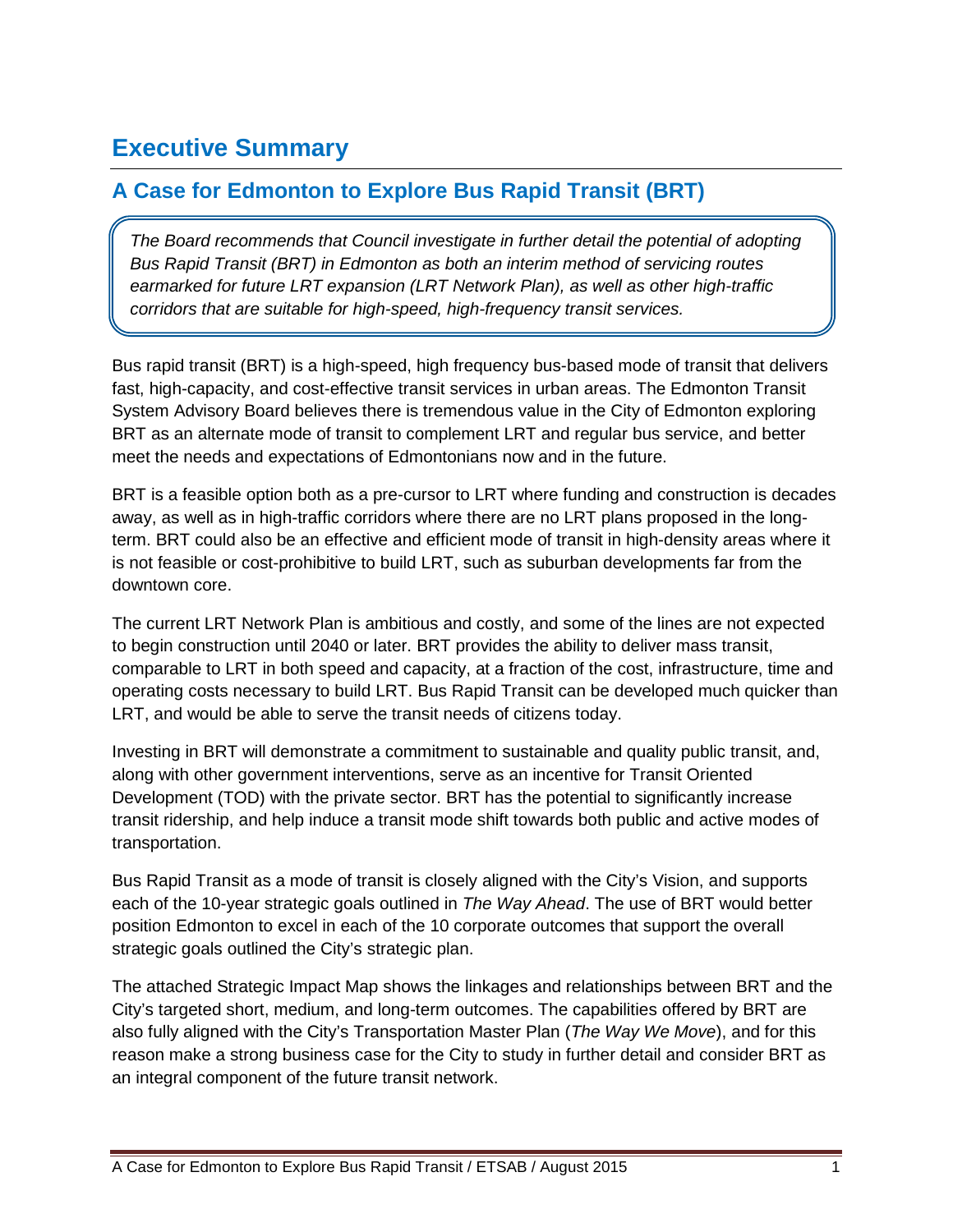Given the Strategic Transit Review that the City will be undertaking, it is a very opportune time to consider BRT as an integral feature of Edmonton's transit system. The public engagement campaign that's already underway (Let's Talk Transit) offers an excellent forum and mechanism for Edmontonians to share their input, feedback and perceptions of BRT.

## **Characteristics and Benefits of BRT**

Compared to a regular bus service, BRT is faster, has a higher ridership capacity, runs more frequently, and offers greater reliability and convenience. Bus Rapid Transit differs from regular bus service based on several key characteristics:

- The use of dedicated busways lanes (exclusive street-level lanes, often fully segregated from mixed traffic)
- Off-board fare collection for less idle time at stations (simultaneous boarding at all doors)
- Platform-level boarding for improved accessibility
- High frequency (focus is on ridership, not coverage; service is based on a predetermined frequency rather than a schedule)
- High capacity; BRT often uses articulated buses capable of transporting 80+ passengers
- High quality stations

-

Compared to LRT, BRT has significantly less costly infrastructure and capital costs, can be developed faster, and is less expensive to operate on a per-kilometer basis<sup>1</sup>. BRT is also more flexible and scalable, and offers the benefit of being able to operate before the entire line is fully constructed. BRT also has the potential to yield a higher return on investment with regards to Transit Oriented Development<sup>2</sup>.

In the short to medium term, BRT has the potential to vastly increase transit capacity and ridership, shorten travel times for commuters, reduce traffic congestion on high-traffic corridors, and better integrate public transit with urban development.

In the long run, incorporating BRT into the public transit system would improve the sustainability of our public transit system, the financial resilience of the City, and ultimately Edmonton's livability.

<sup>&</sup>lt;sup>1</sup> "Bus Rapid Transit Shows Promise" – United States General Accounting Office Report to Congressional Requesters (http://www.gao.gov/new.items/d01984.pdf)

 $2$  "More Development For Your Transit Dollar – An Analysis of 21 North American Transit Corridors" – The Institute for Transportation and Development Policy (https://www.itdp.org/wpcontent/uploads/2013/11/More-Development-For-Your-Transit-Dollar\_ITDP.pdf)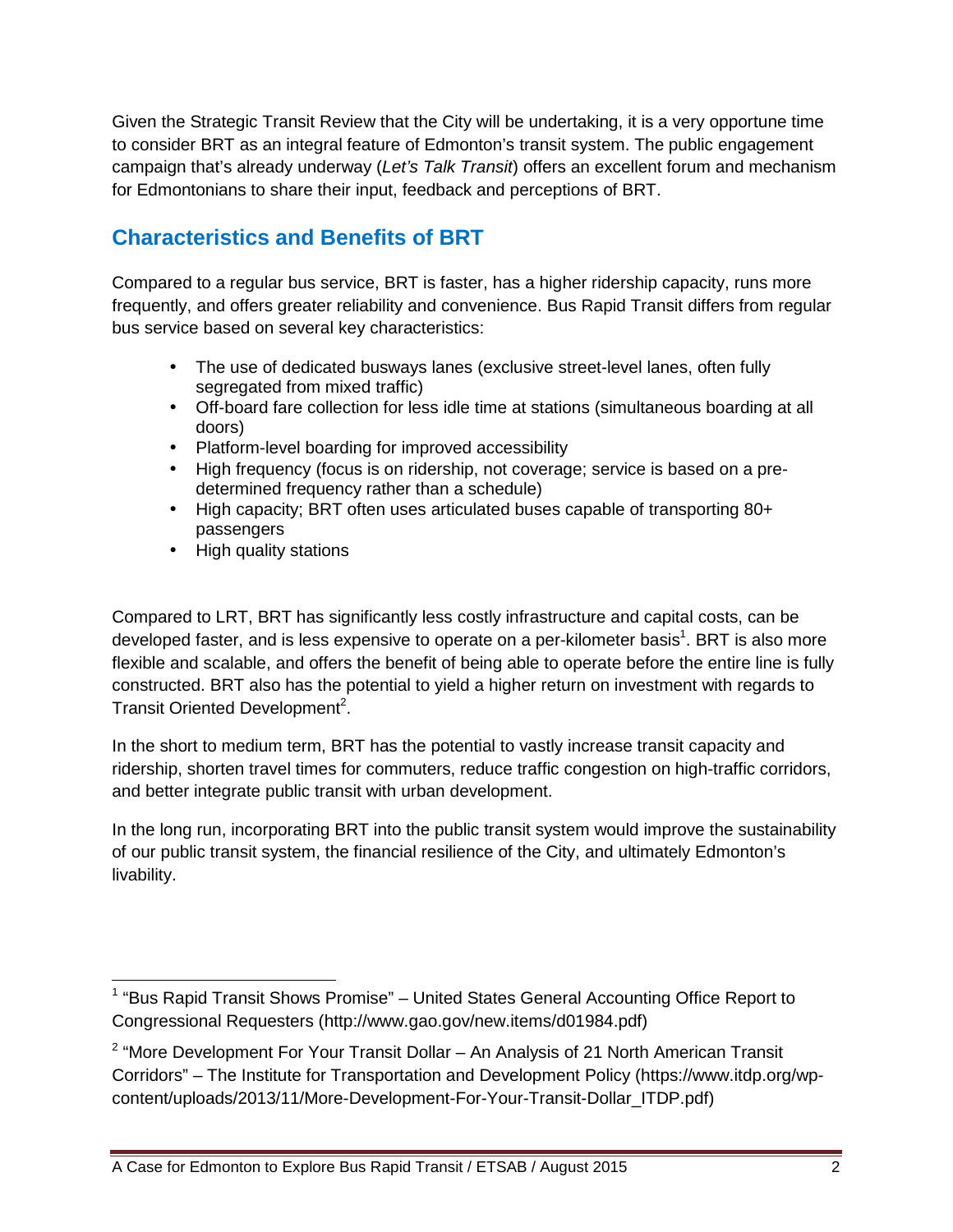## **The Need to Revisit BRT**

The City of Edmonton has previously undertaken several studies on BRT following the 1999 Transportation Master Plan, but opted not to proceed due to concerns it would take focus away from LRT development. Since then, much has changed warranting a renewed interest in BRT. Some of these changes include:

- High growth in outlying communities is unlikely to be sufficient to support LRT
- Rapid population growth; from 2011 to 2014 the City of Edmonton added more than 65,700 new residents, and that figure is projected to grow another 17,000 during  $2015^3$
- Provincial and federal funding constraints have limited the ability to expand LRT in line with population growth and expectations
- Increased adoption in comparable Canadian jurisdictions; Winnipeg, Calgary, Ottawa, York and Vancouver utilize BRT and new data is available to demonstrate its value
- Downtown density increased at a more rapid pace (27% increase from 2008 to 2014)
- Downtown parking rates increased to an average of \$306 per month

The Edmonton Transit System Advisory Board has spent months researching, discussing and evaluating the suitability of BRT as a mode of transit in Edmonton. We have prepared a supporting research report that goes into more detail describing the opportunities and benefits BRT could deliver. The research report discusses financial and business considerations, implementation best practices, property development/TOD impact, as well as a closer look at how Calgary, Ottawa, Winnipeg, York and Vancouver have adopted BRT. In addition to the research report, a strategic impact map was developed to visually depict the linkage between BRT and Edmonton's 10-year strategic goals.

The Board wishes to thank Council members for their consideration on this very consequential topic.

1

<sup>&</sup>lt;sup>3</sup> The City of Edmonton. Population Forecasts (2014)

http://www.edmonton.ca/business\_economy/demographics\_profiles/population-forecasts.aspx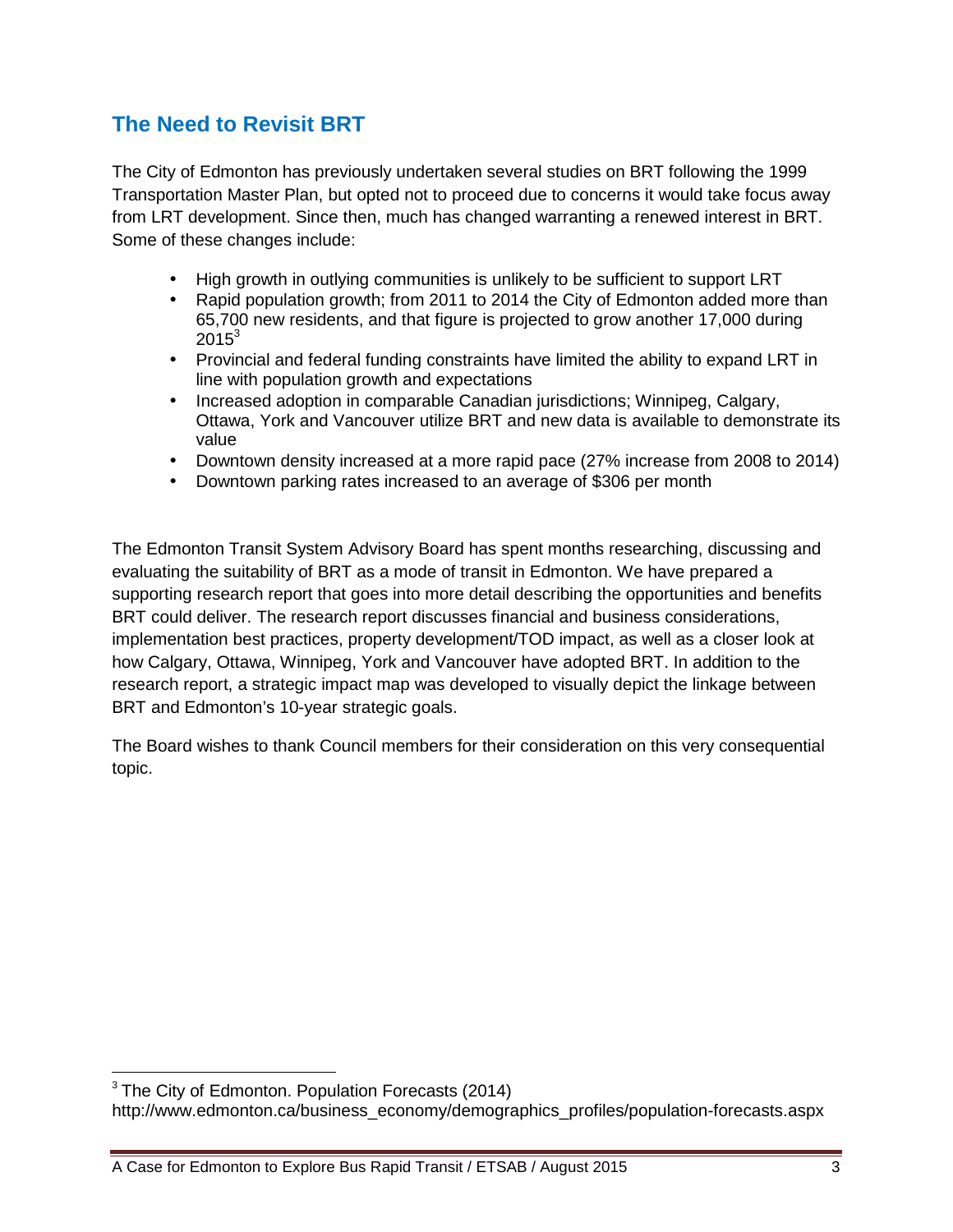Bus Rapid Transit (BRT) - Strategic Impact Map

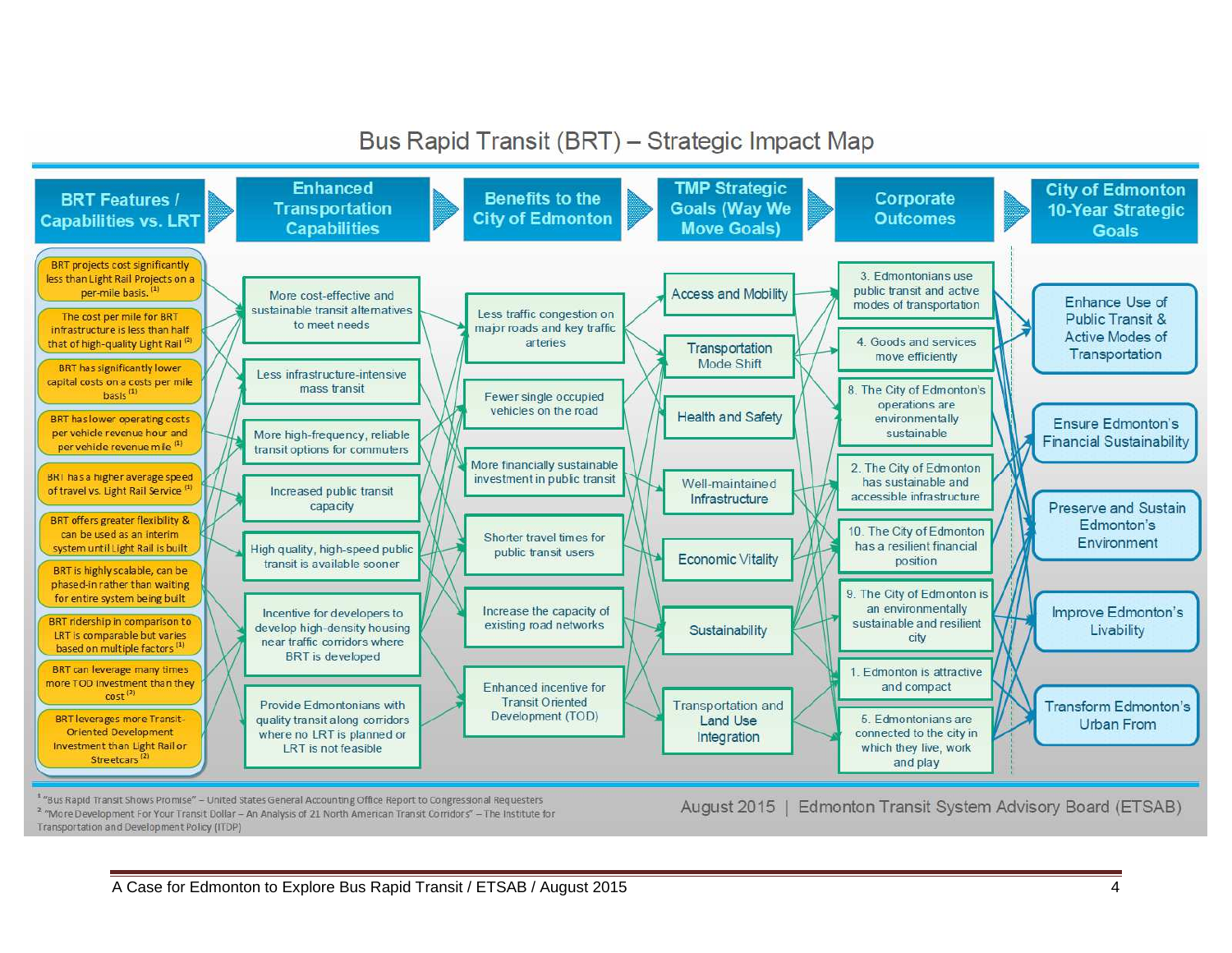## **Research Report**

## **Background**

#### **What is Bus Rapid Transit?**

For the purposes of this report we assume that when referring to Bus Rapid Transit (or BRT) we are advocating for a system which meets the main criteria of "The BRT Standard". The BRT Standard is an evaluation tool for Bus Rapid Transit corridors around the world, based on international best practices. The BRT Standard creates a concrete minimum standard, identifying several critical design elements that must be present for a corridors to qualify as BRT. The Institute for Transportation and Development Policy (ITDP) conceived of and uses these criteria to evaluate systems around the world. For each element, a best practice is identified, along with benchmarks for partial achievement of the feature.

#### Basic Characteristics



**Dedicated Right-of-Way** Bus-only lanes fully segregated from mixed traffic



**Busway Alignment** Bus-only lanes aligned to the middle, not the curb, of a road



**Off-Board Fare** Collection Turnstile-controlled or proofof-payment fare collection system



**Intersection Treatments** Mixed-traffic is prohibited from making turns across the busway



**Platform-Level Boarding** Station platforms level with bus floors when boarding and alighting

There are five essential characteristics of a BRT corridor<sup>4</sup>:

1. Dedicated right-of-way

An exclusive right-of-way is vital to ensuring that buses can move quickly and unimpeded by congestion. Enforcement of the dedicated lane can be handled in different ways, such as delineators, bollards, or colorized pavement.

2. Busway alignment

Defines where a busway's dedicated lane is located on the road (e.g. center aligned, exclusive road, or along one side of the street). The busway is best located where conflicts with other traffic can be minimized. In most cases, the central verge (or

 $\overline{a}$ <sup>4</sup> The Institute for Transportation and Development Policy. What is BRT? https://www.itdp.org/library/standards-and-guides/the-bus-rapid-transit-standard/what-is-brt/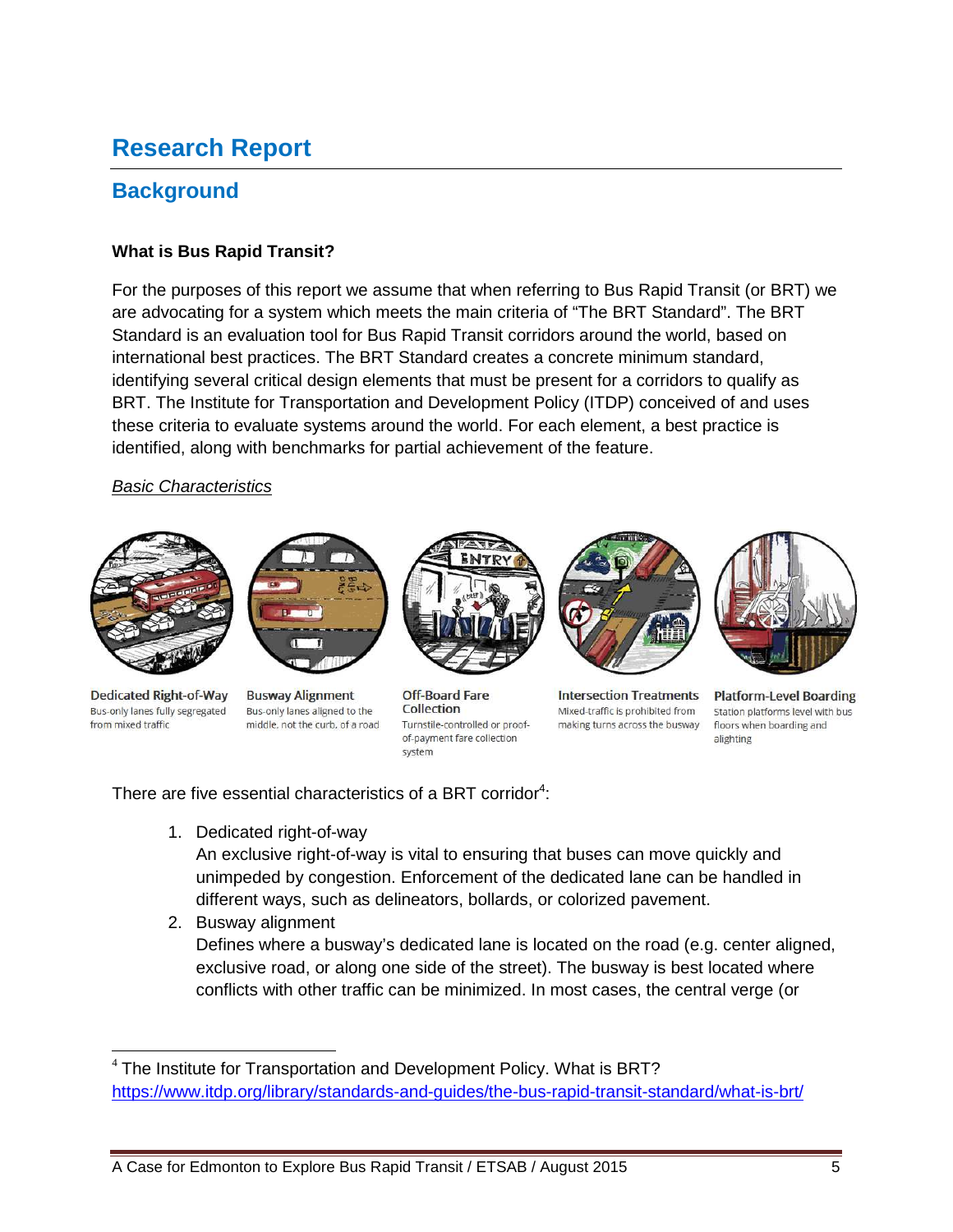median strip) of a roadway encounters fewer conflicts with turning vehicles than those closer to the curb.

3. Off-board fare collection

Collecting fares before boarding, is one of the most important factors in reducing station dwell time and therefore total travel time, thus improving the customer experience.

4. Intersection treatments

There are several ways to increase bus speeds at intersections, all of which are aimed at increasing the green signal time for the bus lane. Forbidding turns across the bus lane and minimizing the number of traffic-signal phases where possible are the most important. Traffic-signal priority when activated by an approaching BRT vehicle is useful in lower-frequency corridors.

5. Platform-level boarding

Having the bus-station platform level with the bus floor is a crucial factor in reducing boarding and alighting times per passenger. The reduction or elimination of the vehicle-to-platform gap is also key to customer safety and comfort. A range of measures can be used to achieve platform gaps of less than 5 cm (2.0 in), including guided busways at stations, alignment markers, Kassel curbs, and boarding bridges.

#### Best Practices

In addition to BRT basics, the Standard identifies several categories of BRT elements and characteristics which contribute to superior BRT corridors<sup>5</sup>:

- 1. Service Planning Multiple routes, peak frequency buses, and hours of operation
- 2. Infrastructure Passing lanes at stations, minimizing vehicle exhaust emissions, and improved pavement quality
- 3. Station Design and Station-Bus Interface Safe and comfortable stations, number of doors on bus, and reasonable distances between stations
- 4. Quality of Service and Passenger Information Systems Branding and passenger information
- 5. Integration and Access Integration with other transportation, secure bicycle parking, and universal access

### Potential for Scope Creep

<sup>&</sup>lt;u>.</u>  $5$  The Institute for Transportation and Development Policy. What is BRT? https://www.itdp.org/library/standards-and-guides/the-bus-rapid-transit-standard/what-is-brt/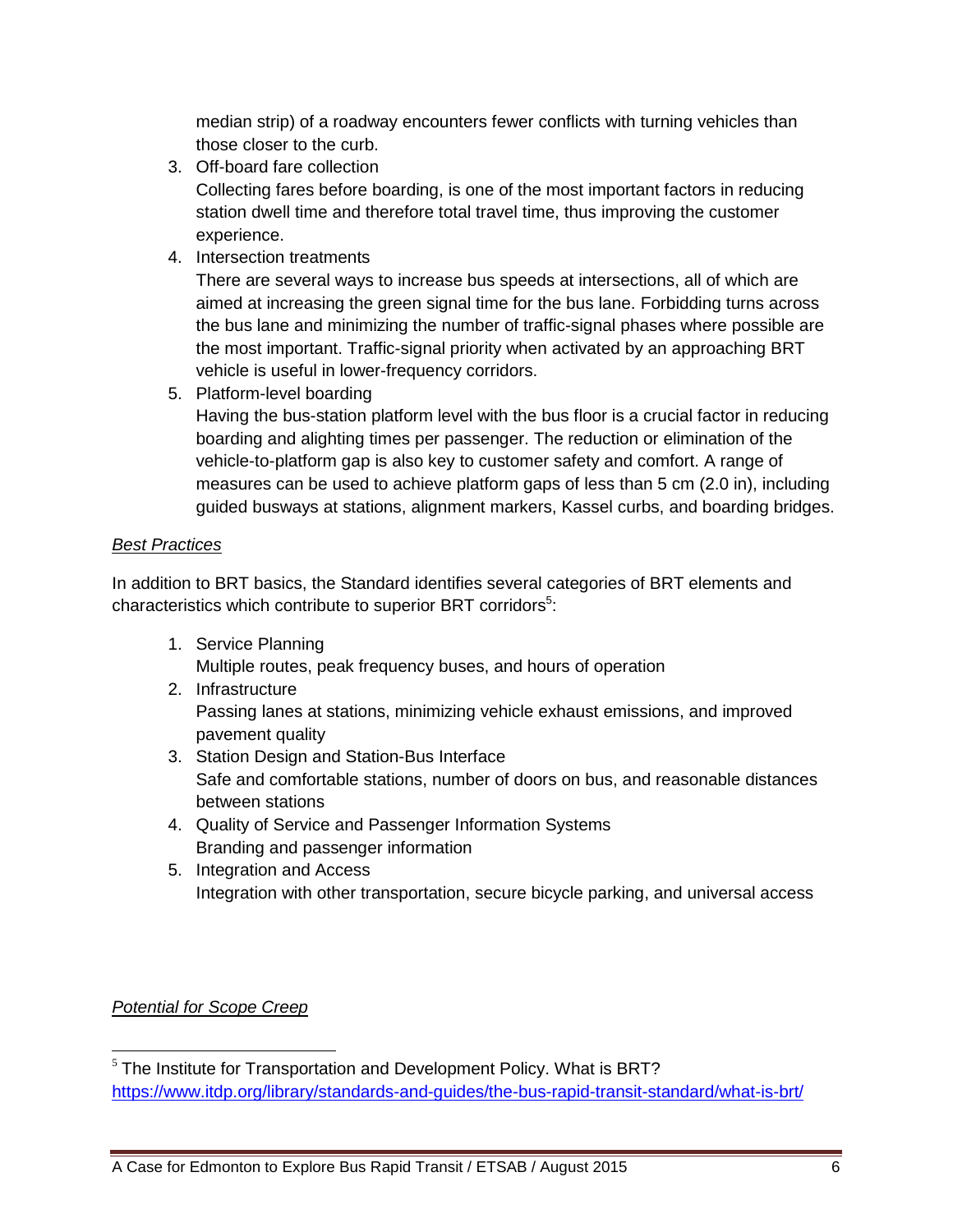The Bus Rapid Transit being described in this report is assumed to be one where all elements of the BRT Standard are met. BRT aims to combine the capacity and speed of a light rail or metro system with the flexibility, cost and simplicity of a bus system. BRT creep occurs when a system that promises these features instead acts more like a standard, non-rapid bus system.

Scope creep needs to be highlighted because BRT is, in itself, an accommodation (between regular bus service and LRT). BRT can work well in theory, but difficult decisions must be made. For example, the largest time savings would be gained when BRT uses exclusive lanes on the most traffic congested roads. However, closing lanes to car traffic on roads that are already congested can be difficult to justify (though in the long term will lead to a lower induced demand for automobile traffic).

According to Dan Malouff, a transit planner who may have coined the phrase "bus rapid transit creep", the erosions of service vary widely from system to system. Major compromises in service are highlighted by one or more common symptoms<sup>6</sup>:

- The bus runs in shared HOV lanes or general purpose lanes rather than true dedicated lanes
- True "stations" instead become "stops"
- Pre-pay is done away with, slowing passenger boarding
- The bus does not receive priority at traffic lights

1

<sup>&</sup>lt;sup>6</sup> Dan Malouff. "BRT creep" makes bus rapid transit inferior to rail (2011). http://greatergreaterwashington.org/post/9600/brt-creep-makes-bus-rapid-transit-inferior-to-rail/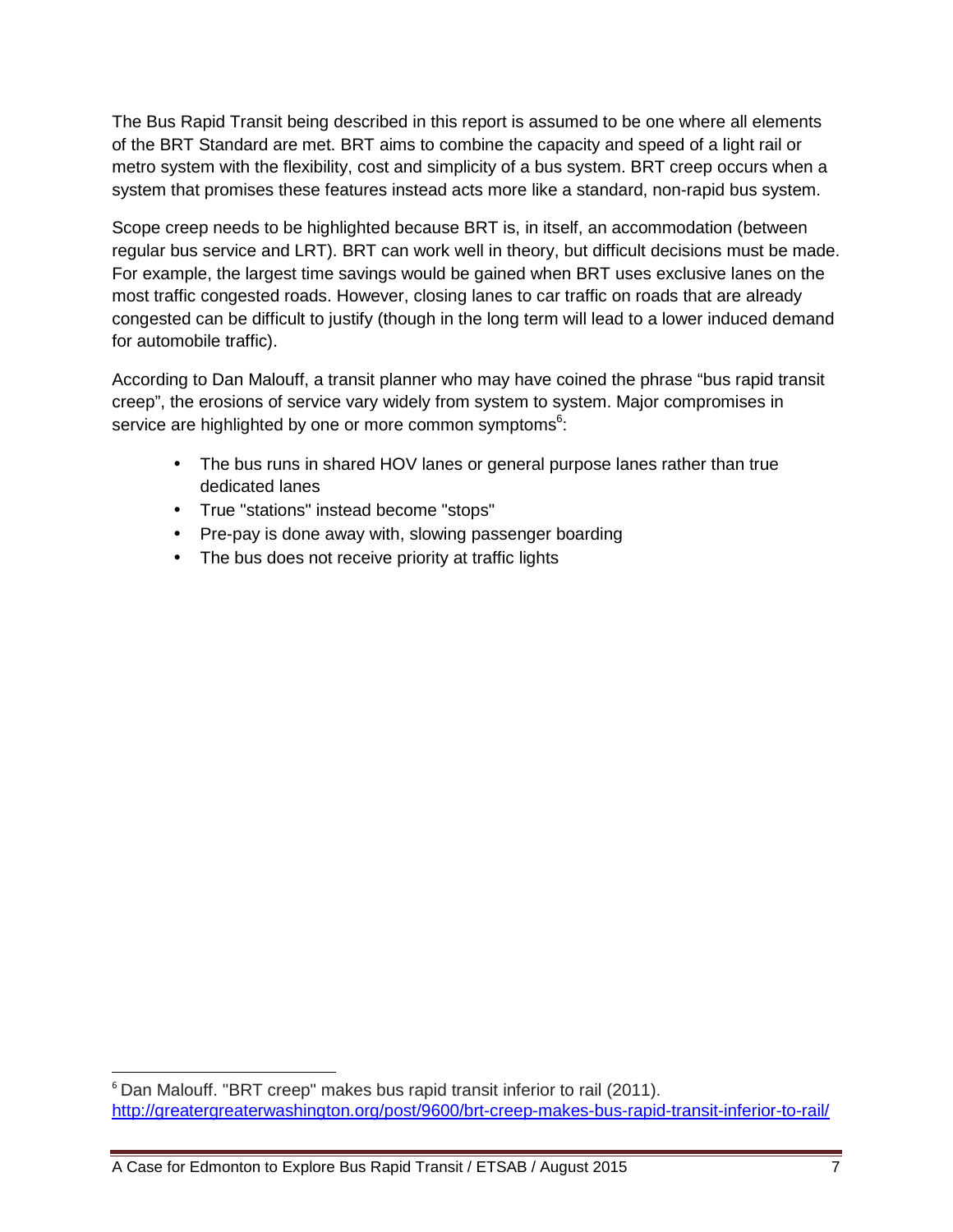#### **Previous BRT Studies in Edmonton**

After the 1999 Transportation Master Plan, three major reports concerning BRT were published by the City of Edmonton.

- **High Speed Transit Study** (Stantec) A general city-wide study that came out of the 1999 TMP.
- **Southeast BRT** (Bunt & Associates) Looked at a priority BRT route to Mill Woods Town Centre.
- **West BRT** (ISL Engineering) Looked at a priority BRT corridor from West Edmonton Mall to downtown in 2007. This study had a generous amount of public engagement and some controversy.

These studies occurred in mid-late 2000's. They did not lead to the implementation of BRT because of Council decision, administration's concerns and public input. The major factors influencing the decisions at that time were that BRT would distract from the focus of LRT, that it was difficult to implement without upsetting some element of the public (in terms of the right of way needed to increase the level of service), and that, if positioned against LRT, it was seen to be less desirable.

#### What has Changed?

After the last Bus Rapid Transit study, Edmonton City Council adopted a long-term LRT Network Plan. It sets ambitious targets for where LRT should go. It also recommends that future LRT be built to a low floor urban system design. This means that future LRT lines will be slower, and more integrated into the street, with stations closer together. Meanwhile from 2009-today Edmonton has grown significantly in the center of the city and outwards in the suburbs and region. Provincial and federal LRT funding have not kept up. This is common to many Canadian mid-size cities, and we have more evidence today than we did in the mid-2000's about how well those cities are doing with BRT.

Five major changes have happened to warrant another look at BRT. In order of importance they are:

1. The 2009 Long-Term LRT Network Plan was adopted This plan defines the future size, scale and operation of Edmonton's LRT system.

Key directions within the plan include<sup>7</sup>:

<sup>&</sup>lt;u>.</u> <sup>7</sup> City of Edmonton. Long Term LRT Network Plan (2012). http://www.edmonton.ca/transportation/PDF/Long\_Term\_LRT\_Network\_Plan\_March\_201 2.pdf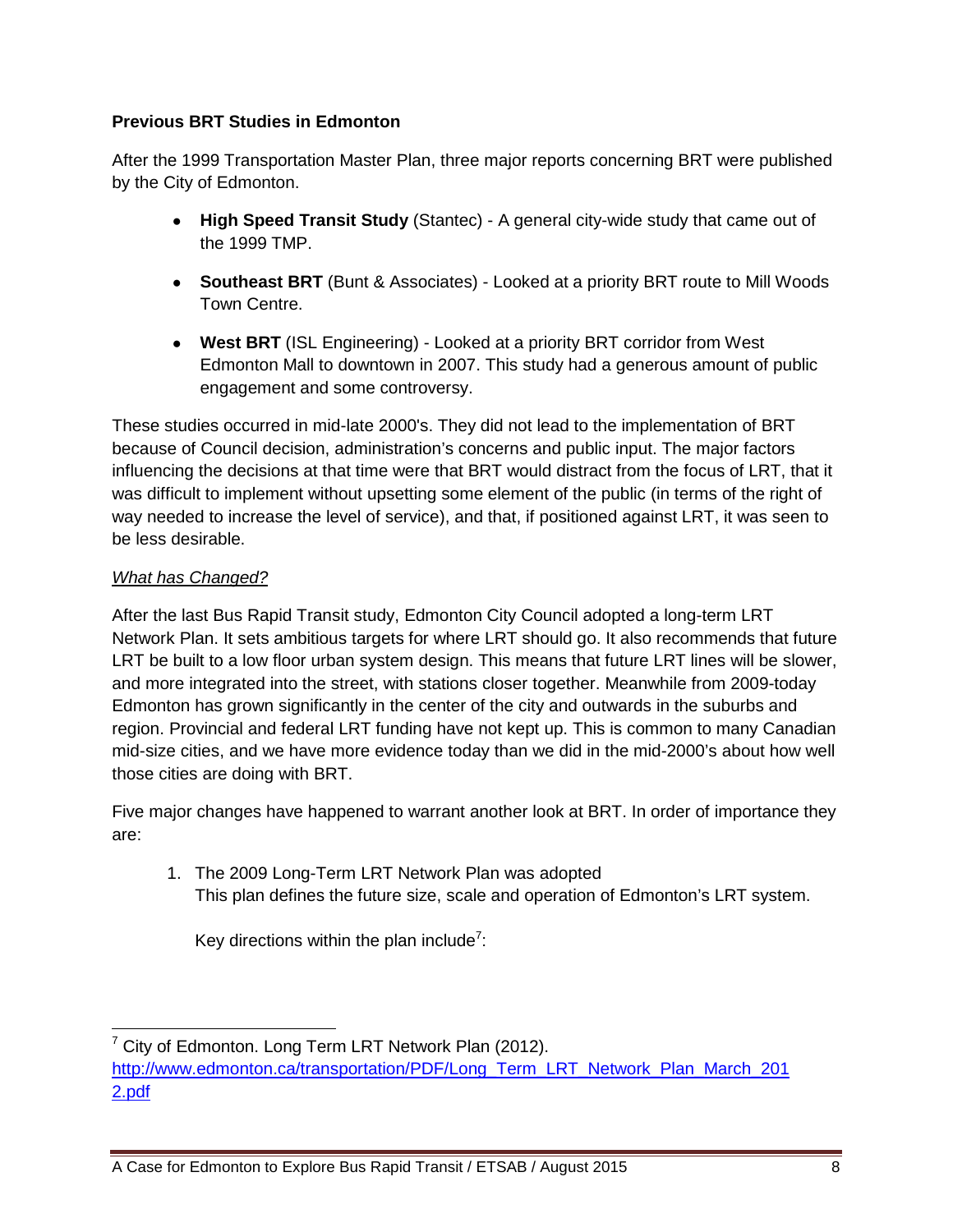- Growth in outlying communities is unlikely to be sufficient to support LRT. Transit service to regional areas, where demand warrants, would be best provided in a different form such as bus rapid transit.
- New LRT lines will feature surface (street-level) operation. These lines won't tie into the existing LRT system, but will provide convenient connections to the existing LRT system in multiple locations.
- An urban-system design will be pursued for any new LRT lines. [This means smaller stations, closer together, with slower LRT more integrated into the street].
- Low-floor LRT technology should be adopted for any new LRT line that does not physically tie into the existing LRT system.
- Some sectors such as the West will require premium bus service to supplement LRT service.
- 2. Rapid Population Growth from 2009 to 2014, Edmonton added 36,006 new dwellings within its boundaries. In addition, the region's share of population growth averaged about 35% leading to larger, but more dispersed population overall.
- 3. Downtown density increased at a more rapid pace The Downtown neighbourhood increased its population by 27% from 2008 to 2014, compared to a city-wide growth rate of 17%.
	- In addition parking rates in the downtown increased to an average of \$306 per month. After publishing the report, Bob MacDougall, senior managing director for Cushman & Wakefield Ltd. stated, "It will be interesting to see what that sort of threshold point is where parking users say enough is enough. Now that starts to get a little complicated because not only does it bring parking policy into play but it also brings public transportation into play. I think we've already seen some evidence that major corporations are very prepared to move out to the suburbs."<sup>8</sup>
- 4. Provincial and Federal funding constraints have limited the speed at which LRT can be built.
- 5. Increased data from other Canadian mid-sized and cold weather municipalities See next section for details on how other Canadian mid-sized municipalities are using BRT.

A Case for Edmonton to Explore Bus Rapid Transit / ETSAB / August 2015 9

-

<sup>&</sup>lt;sup>8</sup> Calgary Herald. Only New York tops Calgary in downtown parking rates (2014). http://www.calgaryherald.com/business/Only+York+tops+Calgary+downtown+parking+rates/969 0733/story.html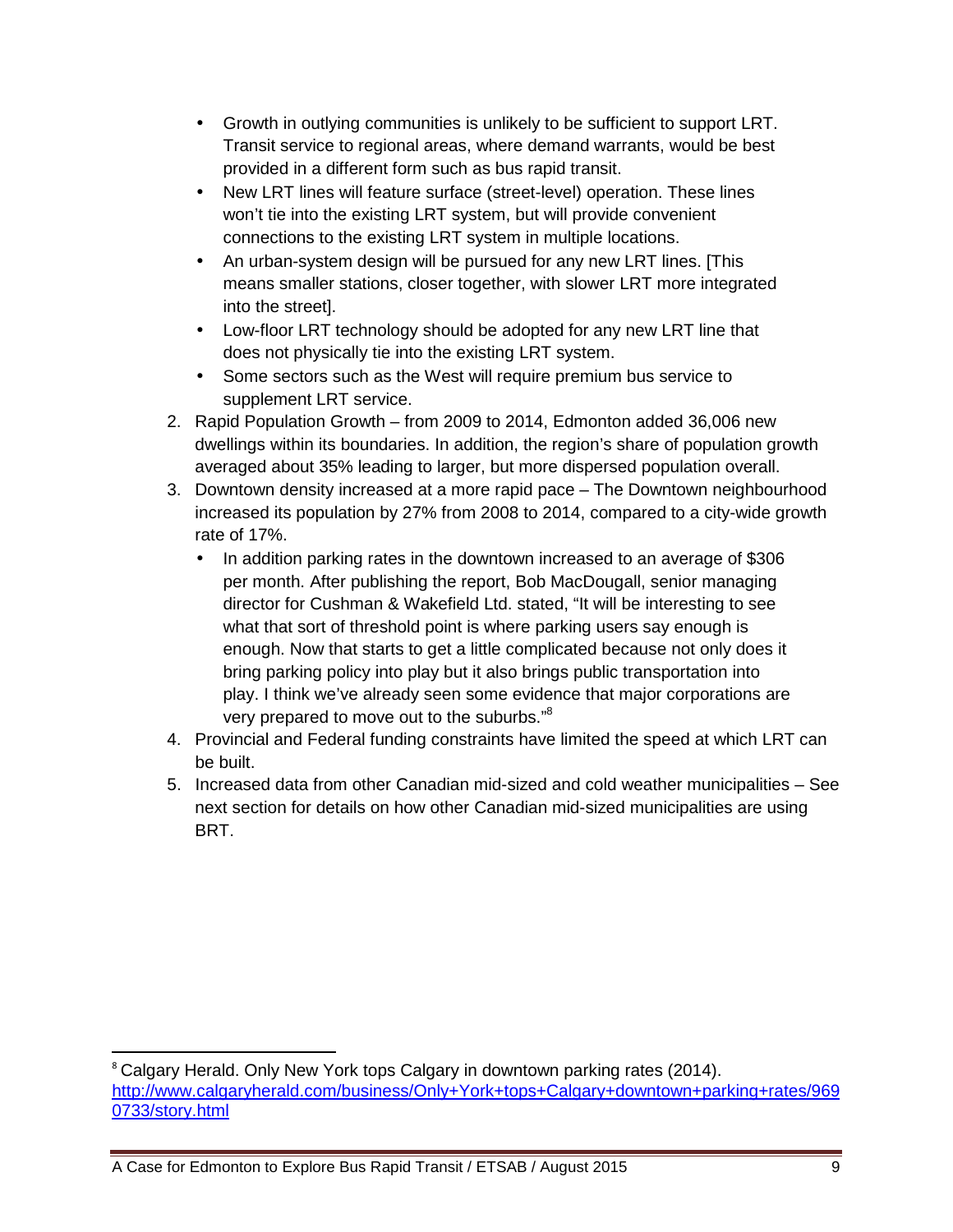## **Costs and Benefits of BRT**

#### **Capital and Operating Costs**

The capital costs of implementing BRT are generally lower than for LRT. However, the total investment varies considerably due to factors such as cost of the roadway, amount of grade separation, station structures, traffic signal systems and vehicles. A study by the United States Government Accountability Office from 2000 found that the average capital cost per mile for busways was \$13.5 million while light rail average costs were \$34.8 million. Calgary's comparison of the construction costs per kilometer (below) led them to adopt BRT in some situations.

9



With respect to operating costs the exact comparison again varies significantly. Generally while the capital cost to build BRT is cheaper, LRT is cheaper to operate and maintain. Of course, cost is just one factor in considering what type of transit expansion is best suited to a particular situation.

l

<sup>&</sup>lt;sup>9</sup> City of Calgary. RouteAhead (2012).

http://www.routeahead.ca/wp-content/uploads/2013/02/2013-0118StrategyAheadWeb1.pdf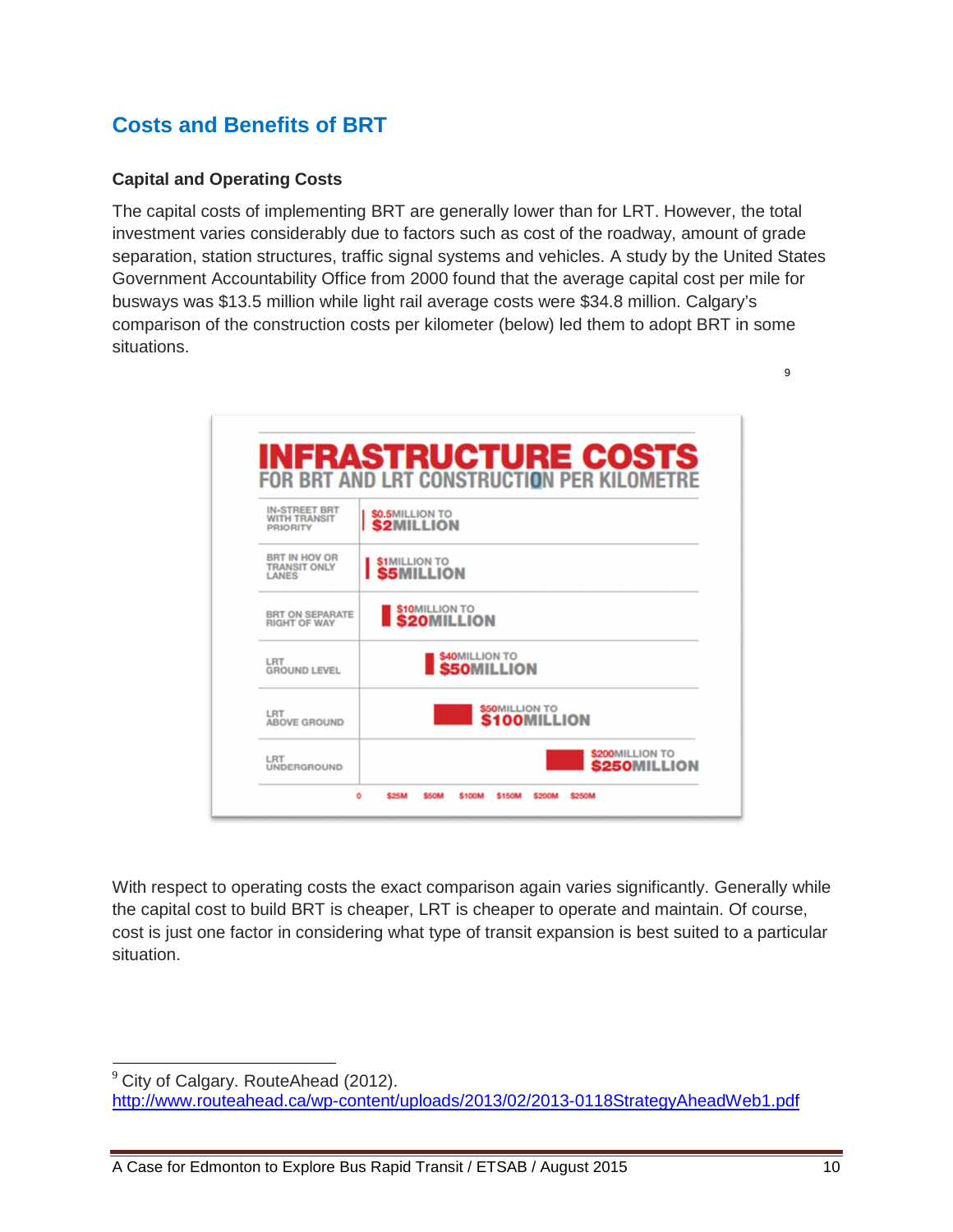#### **Transit Oriented Development Opportunities**

The difficulty is discerning to what extent a particular variable- such as the introduction of a BRT system- produces an impact, among the many other factors influencing individual location decisions; the "total activity system"

Given this phenomenon, we may expect that individual decisions on where to locate, and the market response, will be affected by congested roads- and by new mass rapid transit options. Individuals seek to live closer to concentrations of employment opportunities or amenities and services for their needs, while firms may also have to relocate to tap competitive labour markets. Development then may concentrate at areas where accessibility is best provided, or around already developed areas that have a gravity of attraction.

A new or improved mass rapid transit system, such as BRT, has the potential to adjust the accessibility of locations within a region. BRT providing comparable or faster travel times than car to major destinations may effectively increase the accessibility of these places. In turn, high accessibility may increase demands for firms or services to locate at these nodes, and so greater numbers of developments and development intensity would be expected. Likewise, the opportunity for a modal shift could be realized. Locations with regularity in origin/destination and time, are potentially well served by such additions to the public transit infrastructure.

#### BRT and Property Development Impacts

 $\overline{a}$ 

As several authors point out, major capital improvements to transit systems (of all kinds) often match areas undergoing redevelopment or those for which there exists a desire to redevelop, while the routing of BRT often follows transportation corridors with large established transport demands<sup>10</sup>. For BRT to support redevelopment or intensification at stations and along corridors there must already be latent demand for the products and market segments which are compatible or likely to arise<sup>11</sup>. Good transportation links and accessibility are known to be important conditions for development, but the underlying strength of the regional and local economies ultimately determine whether a shift in development patterns occurs<sup>10</sup>.

Evidence that BRT has a positive impact on parcel values is important to the question of whether BRT impacts development decisions, as higher land values or asking prices may translate in to higher density development or new types of development which did not occur in a

<sup>&</sup>lt;sup>10</sup> Federal Transit Administration. (2009a). Bus Rapid Transit and Development: Policies and Practices that Affect Development Around Transit.

Deng, T., & Nelson, J. D. (2011). Recent developments in bus rapid transit: a review of the literature. Transport Reviews, 31(1), 69-96.

Rodríguez, D. A., & Mojica, C. H. (2009). Capitalization of BRT network expansions effects into prices. Transportation Research Part A, 560-571.

 $11$  Blume, K. (2008). Past president's award for merit in transportation: bus rapid transit land development guidelines. Institute of Transportation Engineers Journal, 78(11), 22-31.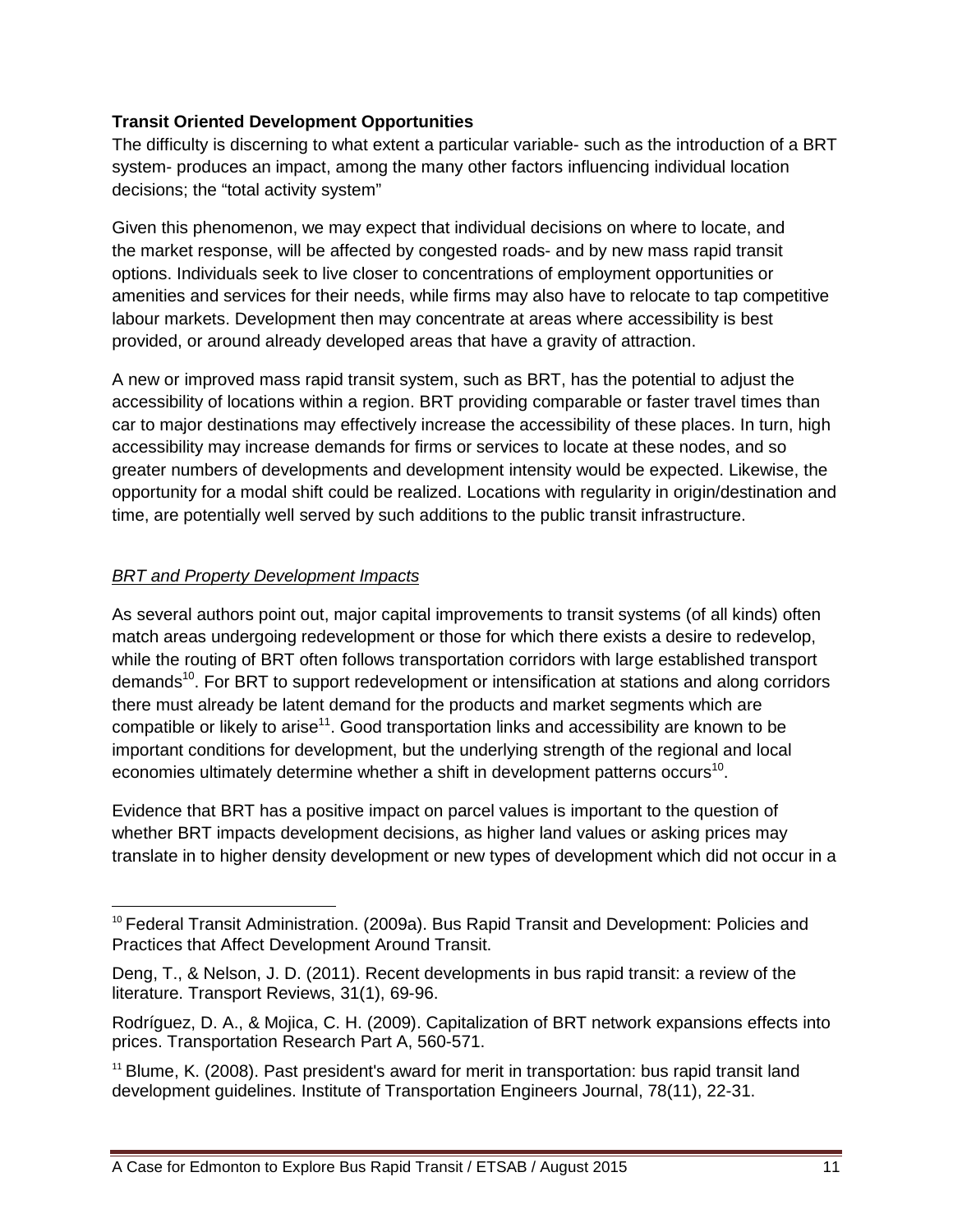particular market, prior to the introduction of the BRT. It may signal a shift in consumer preference or demand, which ought to translate in to different development products.

A few studies have undertaken to quantify the impacts of BRT on property prices or redevelopment. A recent Seoul, South Korea BRT system and corridors analysis found appreciable property value uplift of 5-10% for residential, and 3-26% for commercial properties. Though such substantial findings may be underscored by the scarcity of developable land in the area<sup>12</sup>. A similar study testing the impacts of the Bogota Transmilenio found the perceived benefits of BRT accessibility capitalized as 6.8% to 9.3% premiums in residential multi-family rents<sup>13</sup>. Similar study of Transmilenio expansion areas found higher property price premiums of 13-14%<sup>14</sup>, which may indicate that the proven performance of an operating BRT is even more influential than the initial deployment. Case studies from the Los Angeles Metro Rapid and Orange Line found no appreciable uplift in residential property values which might indicate demand for BRT access or lead to denser development, though some commercial areas saw increases<sup>15</sup>.

A 2013 report by the Institute for Transportation and Development Policy "More development for your Transit Dollar – An Analysis of 21 North American Transit Corridors" evaluated 21 LRT, BRT, and streetcar corridors in 13 cities across the US and Canada, to see their effect on Transit Oriented Development.

"A growing number of American cities are promoting transit-oriented development (TOD) in order to combat congestion and other problems associated with sprawling, car-dominated suburban growth. Many are planning rail-based mass transit investments like light rail transit (LRT) and streetcars, hoping they will stimulate transit-oriented development, but are finding the costs to be crippling."

<sup>&</sup>lt;u>.</u>  $12$  Cervero, R., & Kang, C. D. (2011). Bus rapid transit impacts on land uses and land values in Seoul, Korea. Transport Policy, 18, 102-116.

 $13$  Rodriguez, D. A., & Targa, F. (2004). Value of Accessibility to Bogota's Bus Rapid Transit System. Transport Reviews, 24(5), 587-610.

<sup>&</sup>lt;sup>14</sup> Rodríguez, D. A., & Mojica, C. H. (2009). Capitalization of BRT network expansions effects into prices. Transportation Research Part A, 560-571.

<sup>&</sup>lt;sup>15</sup> Federal Transit Administration. (2009a). Bus Rapid Transit and Development: Policies and Practices that Affect Development Around Transit. Washington, D.C.: Federal Transit Administration.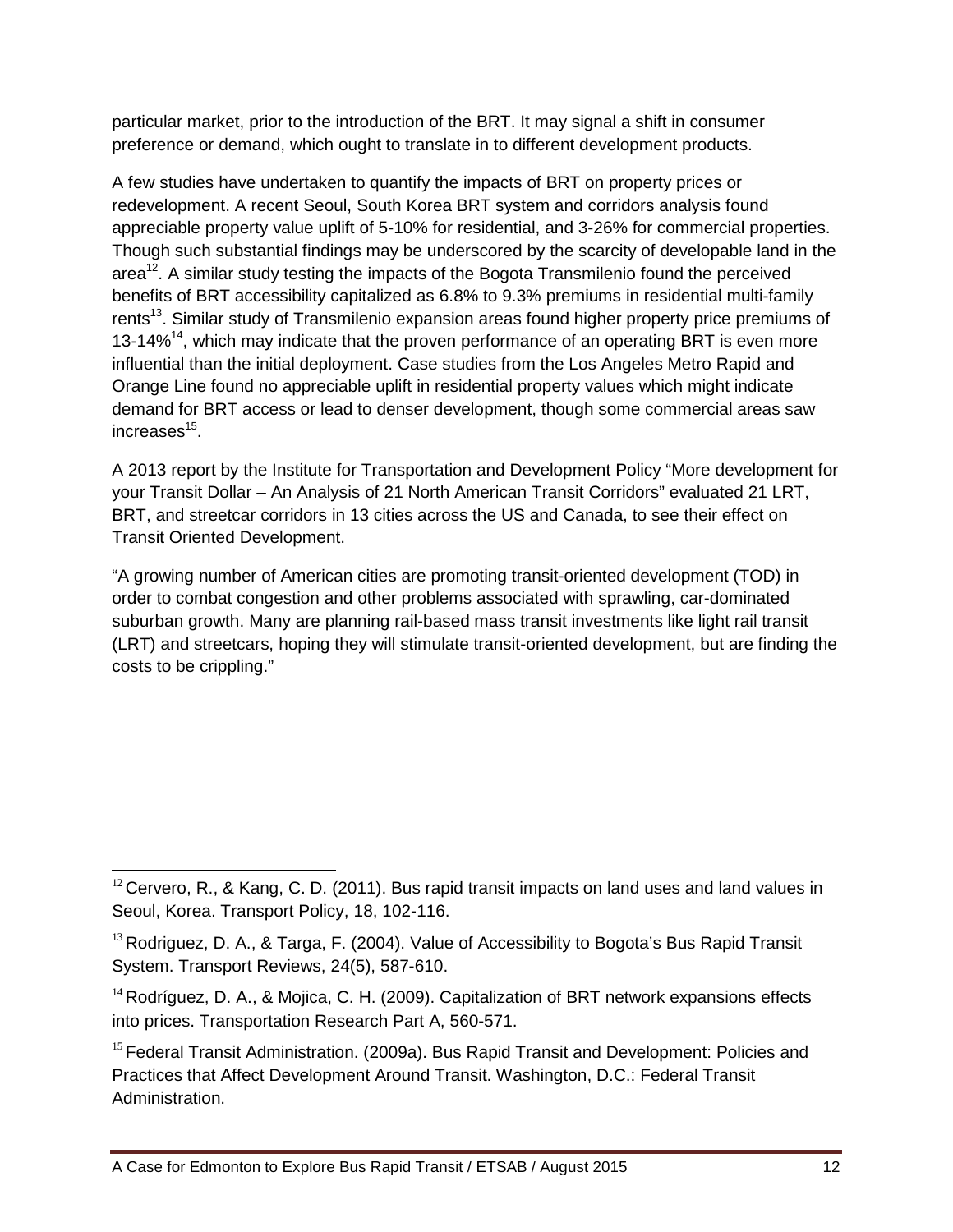The report found<sup>16</sup>:

1. Per dollar of transit investment, and under similar conditions, Bus Rapid Transit leverages more transit-oriented development investment than Light Rail Transit or streetcars.

2. Both BRT and LRT can leverage many times more TOD investment than they cost.

Of the 21 corridors studied, 14 leveraged greater than \$1 of TOD investment per \$1 of transit spent. Five of them were BRT, four of them were LRT, two were streetcars, and three were improved bus (non-BRT) corridors.

3. Government support for TOD is the strongest predictor of success.

A government that sees potential in a site for development can provide a range of support from regulatory changes to financing to marketing of the area. There is nearly a direct correlation between the level of TOD investment and the strength of government support. If a government does nothing to support TOD along the transit corridor, there will be no TOD impact.

4. The strength of the land market around the transit corridor is the secondary indicator of success.

Where governments provide moderate support for TOD, the existing market strength of the land determines the level of TOD investment. Today, downtowns tend to be strong land markets, so having the transit investment pass through downtown leads to better TOD impacts.

5. The quality of the transit investment – how well it meets the best-practices detailed in the BRT Standard - is the tertiary indicator of success.

Holding constant for level of government support and potential of the land to develop, the quality of the transit investment is generally the final indicator of the level of TOD investment.

<sup>1</sup> <sup>16</sup> The Institute for Transportation and Development Policy. More Development For Your Transit Dollar – An Analysis of 21 North American Transit Corridors (2009). https://www.itdp.org/wpcontent/uploads/2013/11/More-Development-For-Your-Transit-Dollar\_ITDP.pdf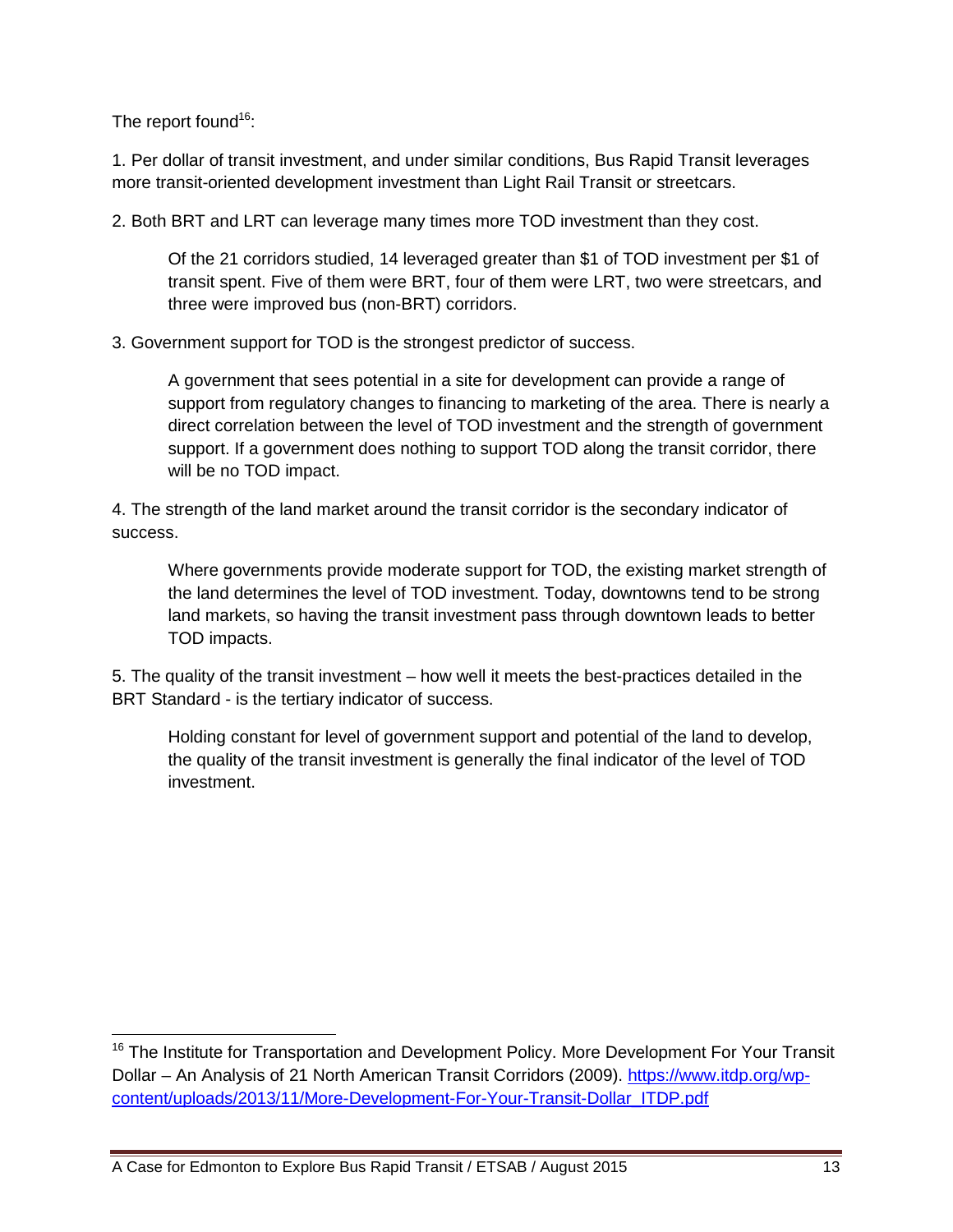#### **Strengths, Weaknesses, Opportunities and Challenges of BRT**

#### **Strengths**

- Lower capital costs than LRT
- Faster than regular bus service (off board fare collection, priority signalling, dedicated lanes, less frequent stops)
- Demonstrated better adherence to scheduling (due to dedicated Right of Way)
- Improved safety for driver due to less fare alterations (off-board fare collection)
- BRT routes can be reconfigured to reflect changing needs (for example: special events, or emergencies)
- Frequent service
- High capacity transit service (compared to busses)
- Easier to monitor and police (less frequent stops)
- Improved universal access and accessibility (platform at same level as station)

#### Weaknesses

- Higher capital costs than standard bus transit service
- Less frequent stops
- Less driver interaction with passengers as fare collection component removed
- Suitable only on high occupancy routes

#### **Opportunities**

- Construction of BRT system can be staged, and to add one stop at a time
- Opportunities to improve public perception taking the bus
- Can be used by regular busses in high congestion areas
- Improved service for higher density communities
- Reduces reliance on automobile (due to BRT convenience and reduced "induced car demand" when lanes are removed)
- Increased opportunities for Transit Oriented Development

#### **Challenges**

- Research on operating costs vary
- Environmental impacts are difficult to quantify (based on comparison source and specifications of alternative systems)
- Dedicated lanes reduce capacity for auto-oriented traffic (where a new lane is not constructed)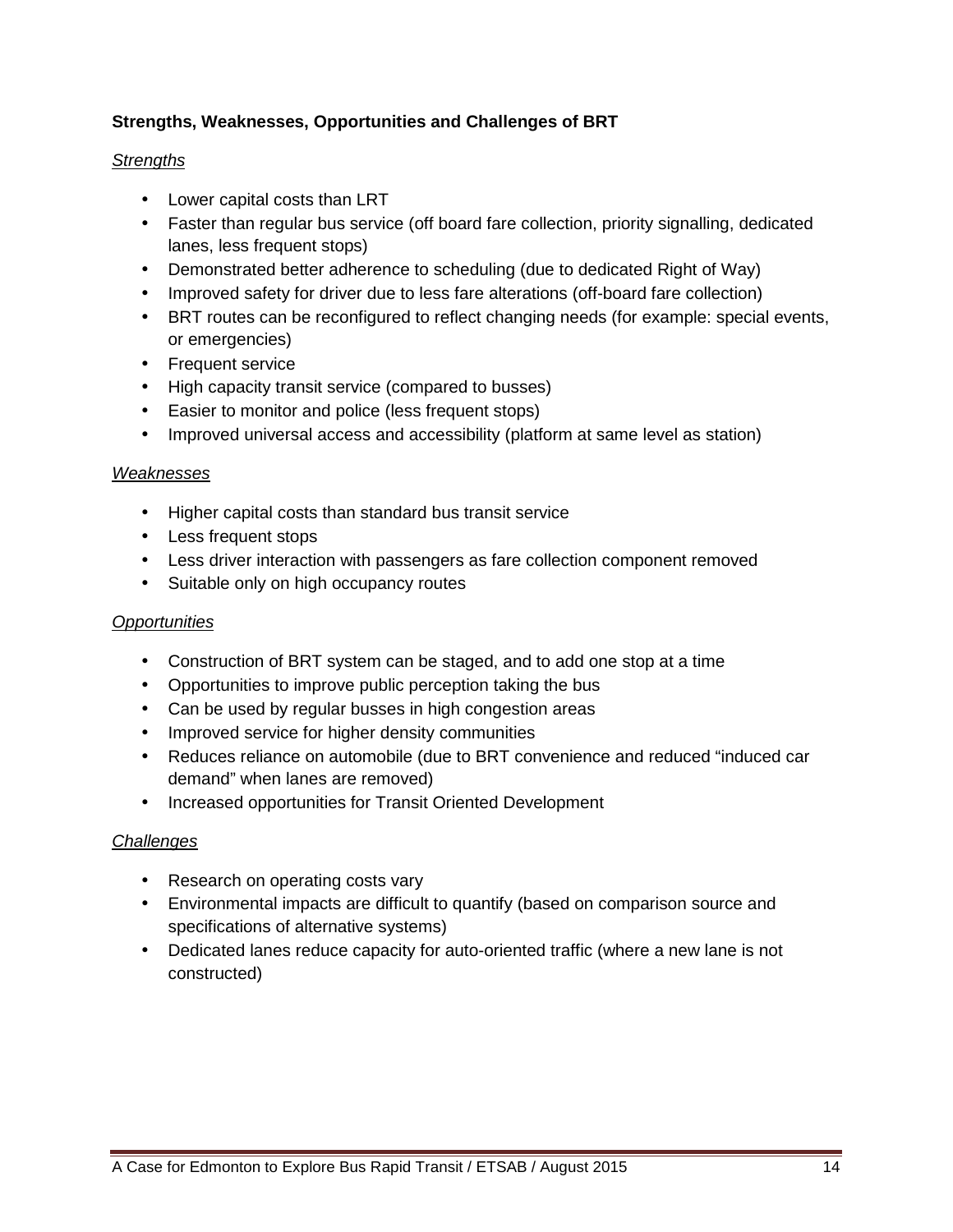## **BRT Examples in Cities Similar to Edmonton**

|                                        | <b>Winnipeg</b>                                                          | Calgary                                            | <b>Ottawa</b>                                                           | York                 | <b>Vancouver</b>                                                                                                                                | <b>Edmonton</b>  |
|----------------------------------------|--------------------------------------------------------------------------|----------------------------------------------------|-------------------------------------------------------------------------|----------------------|-------------------------------------------------------------------------------------------------------------------------------------------------|------------------|
| Population                             | 663,617<br>(2014)                                                        | 1,195,194 (2014)                                   | 870,250 (2014)                                                          | 1,032,524<br>(2012)  | 603,502 (2011)                                                                                                                                  | 877,926 (2014)   |
| Metro Area Population<br>(CMA)<br>2014 | 730,018                                                                  | 1,406,700                                          | Ottawa-Gatineau<br>1,318,100                                            | Toronto<br>6,055,700 | 2,470,300                                                                                                                                       | 1,328,300        |
| Length of BRT line $(s)$<br>(km)       | 3.6 km (Phase<br>1)<br>7.6 km<br>(Phase 2)                               | 47 km                                              | 30 km                                                                   | 37 km                | 27.0 km                                                                                                                                         | NA               |
| Number of stages or<br>routes          | 13 (Stage 1)                                                             | 3 routes<br>(Airport/City<br>Centre, North,<br>SE) | 9<br>(others routes use<br>only a portion of<br>the dedicated<br>lanes) | 6                    | 3 routes<br>(TransLink: 97 B-<br>Line, 99 B-Line.<br>Metro Vancouver:<br>Highway 1 Rapid<br>Bus)                                                | <b>NA</b>        |
| Ridership                              | <b>Unknown</b><br>(new)                                                  | Unknown                                            | $244,000^2$                                                             | 2,359,000<br>(2014)  | $97 - B$<br>Annual: 3,558,000<br>Avg. Mon-Fri Daily<br>Boarding: 11,250<br>99-B<br>Annual: 17,054,000<br>Avg. Mon-Fri Daily<br>Boarding: 55,000 | $\boldsymbol{0}$ |
| Cost/km                                | \$38.33<br>million/km<br>(Phase 1)<br>\$47.63<br>million/km<br>(Phase 2) | \$32.1 million/km<br>(Green Line<br>BRT) 3         | <b>Unknown</b>                                                          | \$37.8<br>million/km | Unknown                                                                                                                                         | \$0              |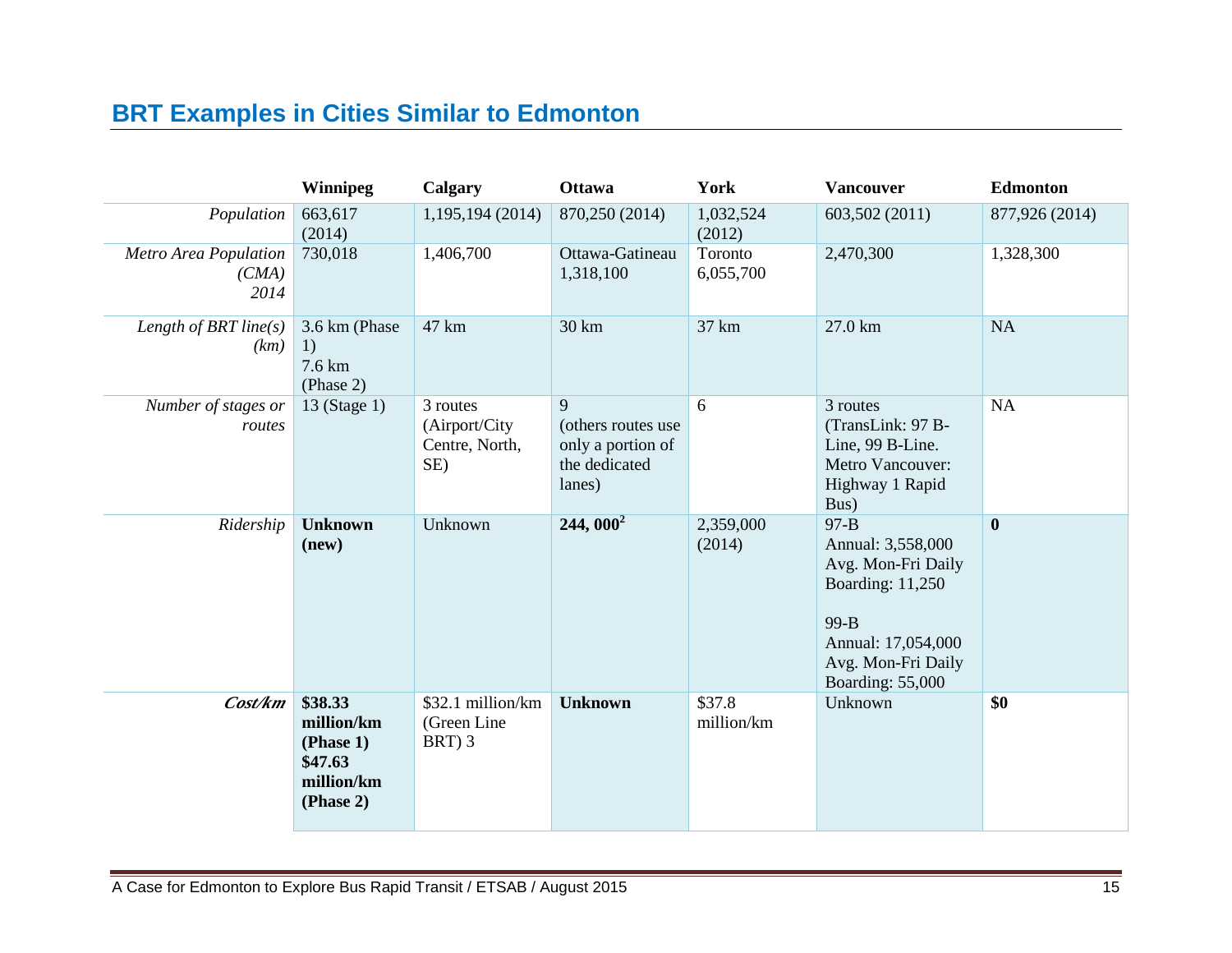|                                                                                                 | <b>Winnipeg</b> | Calgary        | <b>Ottawa</b>  | York | <b>Vancouver</b> | <b>Edmonton</b> |
|-------------------------------------------------------------------------------------------------|-----------------|----------------|----------------|------|------------------|-----------------|
| Busway alignment<br>(segregated from traffic)                                                   | Yes             | N <sub>o</sub> | Yes            | Yes  | N <sub>o</sub>   |                 |
| Dedicated right-of-way<br>(Bus-only lanes aligned<br>to the middle, not the<br>curb, of a road) | Yes             | N <sub>o</sub> | Yes            | Yes  | N <sub>o</sub>   |                 |
| Off-board fare collection<br>(proof of payment<br>system)                                       | Yes             | N <sub>o</sub> | N <sub>o</sub> | Yes  | Yes              |                 |
| Intersection treatments                                                                         | Yes             | Somewhat       | Yes            | Yes  | N <sub>o</sub>   |                 |
| Platform-level boarding                                                                         | Yes             | N <sub>o</sub> | N <sub>o</sub> | Yes  | N <sub>o</sub>   |                 |

 $^{\rm l}$  The Institute for Transportation and Development Policy. BRT Standard Scores (2013). <u>https://www.itdp.org/brt-standard-scores/</u>

<sup>2</sup> Statistics Canada. Population of census metropolitan areas (2014). <u>http://www.statcan.gc.ca/tables-tableaux/sum-</u> som/l01/cst01/demo05a-eng.htm

<sup>3</sup> BRTDATA.ORG. Global BRT Data - Key Indicators per City (2015). http://brtdata.org/location/northern\_america/canada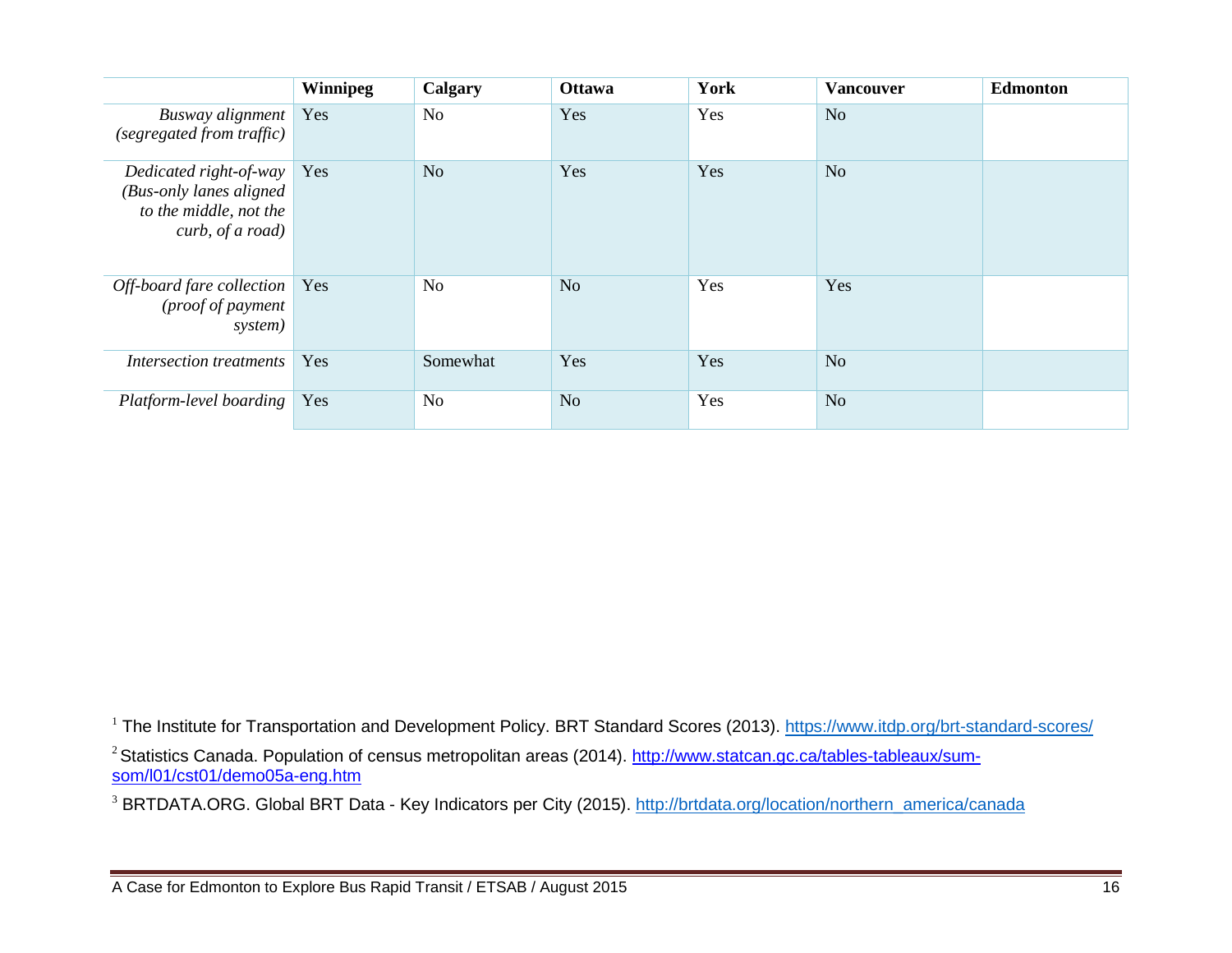#### **Winnipeg Bus Rapid Transit**

Opened in April 2012, Winnipeg's Rapid Transit consists of a 3.6 km system, which includes both a separated track (Transitway) and dedicated lines within the downtown core. The BRT is a result of significant study and planning that has investigated Rapid Transit opportunities within Winnipeg since 1968. Progress of implementing a rapid transit system over that period has been constrained by both need and funding. Based on commonly agreed upon studies (indicating that BRT has lower costs than LRT for ridership up to 6,000 passengers each way), Winnipeg determined the BRT was a better option based upon ridership/demand and the low density built form.

Rationale:

- Flexible and eliminate transfers
- More affordable to build costing significantly less than an equivalent LRT line
- Operating costs are lower than those for a comparable LRT system in low-density corridors
- Easier to stage, as funding becomes available, a stage can be built and put into service quickly
- Provide the flexibility to transition to higher capacity systems (LRT) if demand increases

#### **Current Rapid Bus System (Phase 1):**

Southwest Transitway is a 3.6 km system

Grade-separated Transitway

Bus only lanes off Transitway

Includes priority signals in the downtown

Total Cost: \$138 million dollars

Passenger Stations – Harkness, Osborne and Fort Rouge

13 Routes - Used by 100 Winnipeg Transit buses daily

350 metre tunnel under the CNR mainline tracks

Speeds: 80km/hr on Transitway, 70km/hr in tunnel, 30km/hr through stations

No change in fare between Rapid Transit and standard bus service

Active transportation facilities and infrastructure:

New bicycle and pedestrian paths

Connection to existing paths

Covered bike racks and lockers at the stations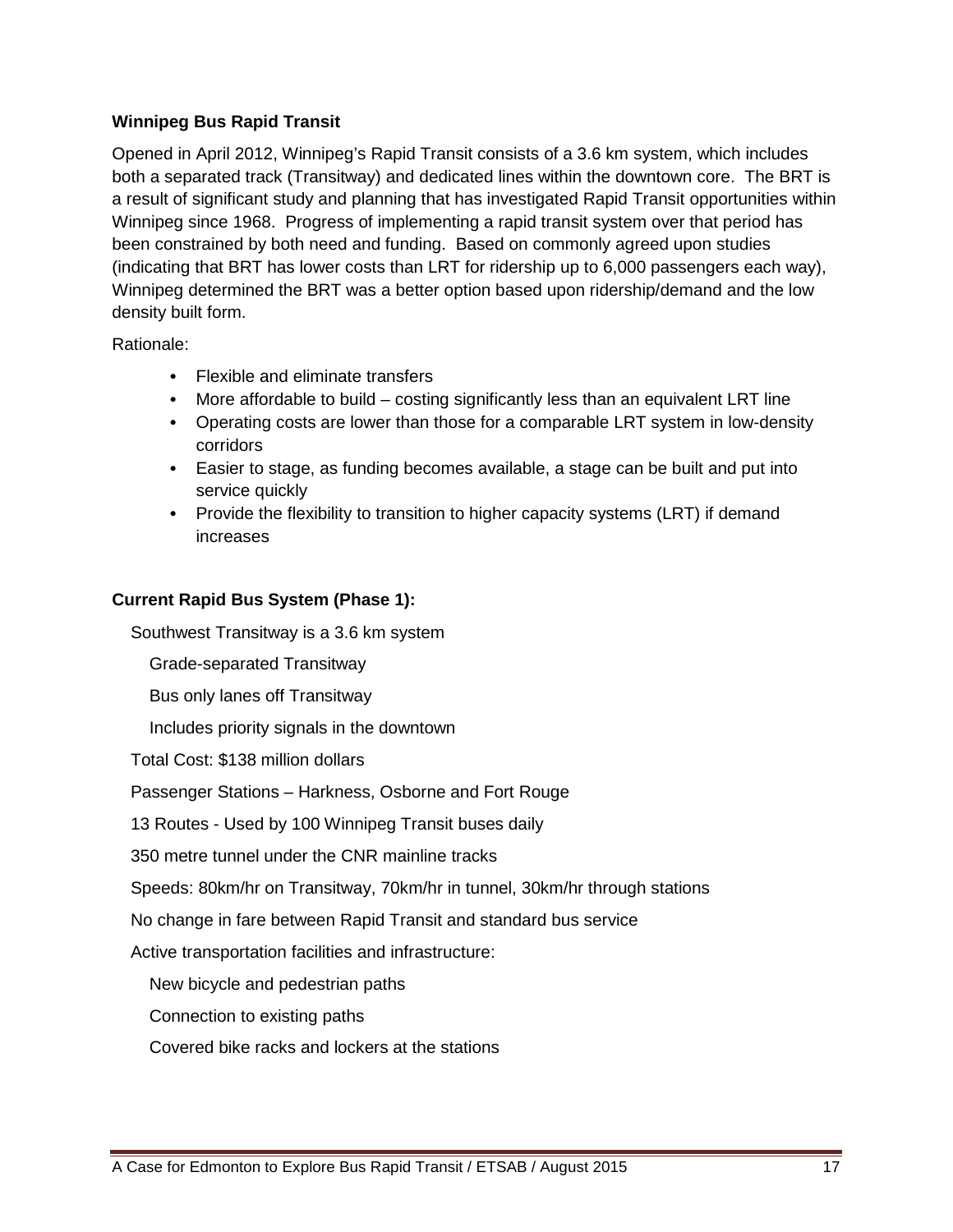#### **Rapid Transit – Moving forward:**

Rapid transit is envisioned on four corridors in Winnipeg by 2031, with an additional two corridors beyond 2031. The rapid transit network will serve high-demand corridors with highspeed routes that use exclusive rights-of-way to bypass traffic congestion on the street system. Transit stations will become multi-modal transportation hubs, where bicycle parking and park and ride facilities are fully integrated with rapid transit service. Stations will be supported by land use policies to encourage creation of mixed-use transit villages and transit-oriented developments (TMP2012).

#### **Southwest Corridor (Phase Two) – Approved February 2015**

SW Transitway Corridor from Jubilee Ave to the University of Manitoba

Construction beginning in 2016 , completion scheduled for 2020

Extend service by 7.6 km; includes 10 Transit Stations, 2 Park and Ride Facilities

Will required 2 transit-way bridges, an overpass, an underpass and a tunnel

Total Cost: \$362.3 Million Dollars (\$137.3 Federal Funds,\$225 million Provincial and City Funds)

#### **WINNIPEG TRANSIT STATISTICS (TMP 2011 DATA)**

Census Population- City of Winnipeg 663,617 people, Region 730, 018

- 545 buses
- 5,170 bus stops

43,870,050 transit trips

89 routes

Transit Ridership Per Capita – 68.3 rides / capita

All day transit mode share- 14% (one of the highest in Canada: Edmonton 9%; Calgary 8%; Ottawa 14%)

Revenue / Cost ratio: 60% - The highest revenue / cost ratio is attributed in part to the efficiency of the operation, but also be attributed to the lack of investment in off-peak services.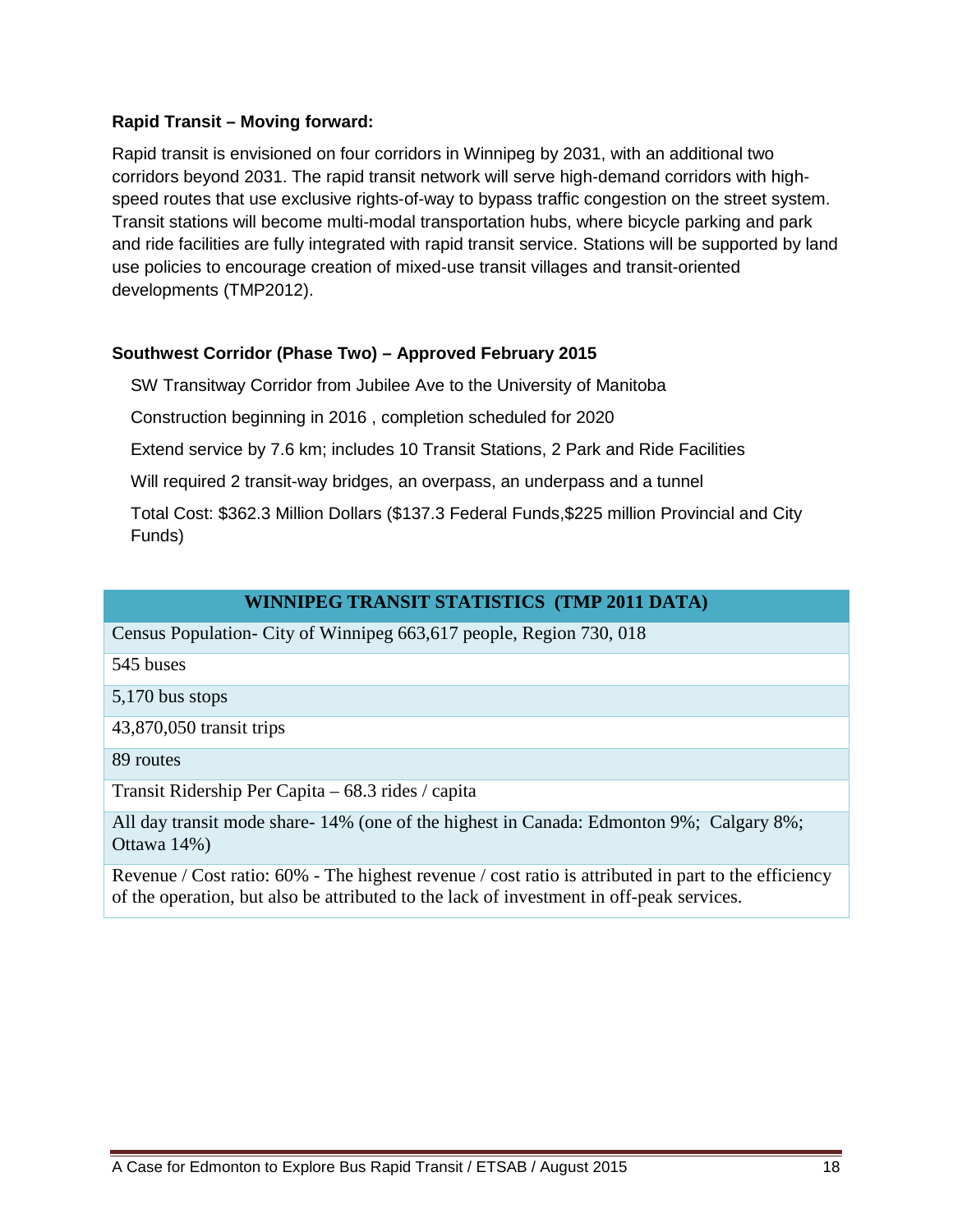#### **Future Estimated Costs and Comparisons to LRT**

| Indicator                                                                                                                  | Future Estimated Costs and Comparisons to LRT |                                 |                                  |                              |                                      |                             |  |  |
|----------------------------------------------------------------------------------------------------------------------------|-----------------------------------------------|---------------------------------|----------------------------------|------------------------------|--------------------------------------|-----------------------------|--|--|
|                                                                                                                            |                                               | <b>RAPID TRANSIT CORRIDOR</b>   |                                  |                              |                                      |                             |  |  |
|                                                                                                                            | Southwest                                     | West                            | East                             | <b>North</b>                 | Southeast                            | Northeast                   |  |  |
|                                                                                                                            | Graham<br>Mall to<br>U of M                   | Portage &<br>Main<br>to Century | Graham<br>Mall to<br>Lagimodiere | Graham<br>Mall to<br>burrows | Nairn to<br><b>Bishop</b><br>Grandin | Nairn to<br>Perimter<br>Hwy |  |  |
| Length (km)                                                                                                                | 13.5                                          | 4.9                             | 5.8                              | 2.5                          | 7.3                                  | 7.3                         |  |  |
| 2031 Peak Point<br>Ridership.(Peakhour)                                                                                    | 1800                                          | 2050                            | 1600                             | 3200                         | 250                                  | 500                         |  |  |
| 2031 Average<br>Residential &<br><b>EmploymentDensity</b><br>within 500m of Corridor<br>(total residents + jobs<br>per ha) | 76                                            | 151                             | 90                               | 187                          | 23                                   | 35                          |  |  |
| Number of Regional<br>Mixed-Use Centres<br>within 1 km.                                                                    | $\overline{0}$                                | $\mathbf{1}$                    | $\mathbf{1}$                     | $\overline{0}$               | $\overline{O}$                       | $\Omega$                    |  |  |
| Number of Major<br>Redevelopment sites<br>within 1 km.                                                                     | $\overline{5}$                                | $\overline{0}$                  | $\mathbf{1}$                     | 1                            | $\mathbf{1}$                         | $\mathbf{1}$                |  |  |
| Estimated capital cost<br>\$millions (LRT).                                                                                | \$700                                         | \$340                           | \$405                            | \$177                        |                                      |                             |  |  |
| Estimated capital cost<br>\$millions (BRT).                                                                                | \$275 for<br>stage 2                          | \$146                           | \$174                            | $\overline{$76}$             |                                      |                             |  |  |
| Recommendationon<br>Phasing                                                                                                | <b>By</b><br>2016                             | <b>Before</b><br>2031           | By 2021                          | <b>Before</b><br>2031        | Beyond<br>2031                       | Beyond<br>2031              |  |  |

Winnipeg Transportation Master Plan 2011

Rapid Transit Backgrounder

Stage 2 - Southwest Rapid Transit Corridor Project P3 - Business Case - Deloitte April 4 2014

Rapid Transit Finally Arrives - Winnipeg Sun, James Turner - April 5 2012

www.winnipegtransit.com

http://www.cbc.ca/news/canada/manitoba/rapid-transit-route-approved-by-winnipeg-epc-1.1386490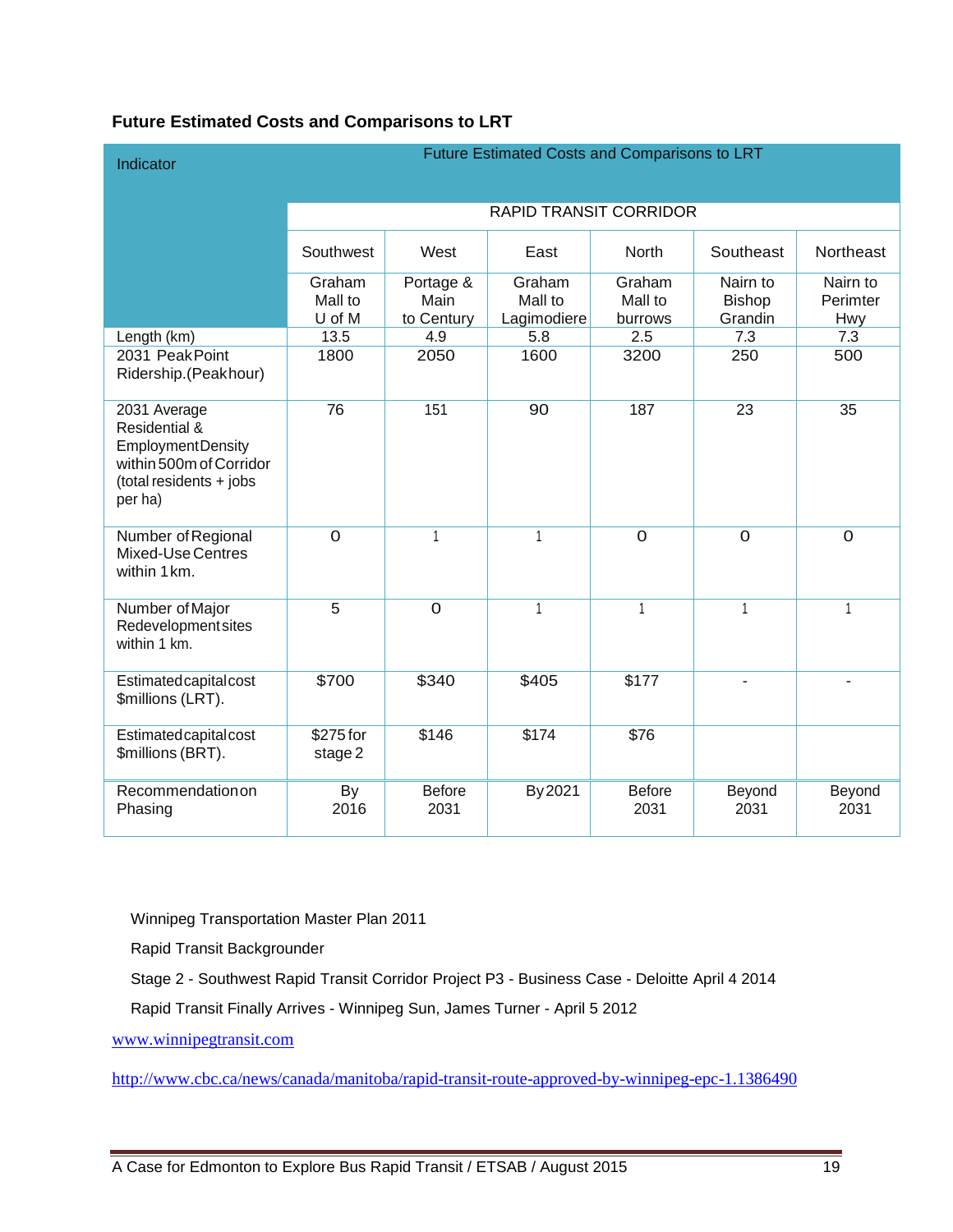#### **Calgary Bus Rapid Transit**

Canadian cities have had very divergent paths in their approach to rapid transit. According to a 2014 report by the Pembina Institute, Toronto and Montreal had a major head-start in terms of construction, as they chose to build subways, while other major cities, chose more affordable and 'quicker-to-deploy' technologies such as light rail transit and bus rapid transit. As a result, the report says, cities such as Calgary and Vancouver were able to build infrastructure more rapidly and at a lower cost17.

Prior to 2004, Calgary was using a frequent, limited-stop commuter service called Blue Arrow. The Blue Arrow network was used along routes proposed for future LRT development. However, in 2004, Calgary Transit, under Director John Hubbell, introduced the BRT network. Transit ridership increased consistently during Hubbell's administration, with the sole exception of the 49-day strike. Under his successor, Fred Wong, the BRT network acquired advanced bus technologies including traffic signal priority devices and the articulated vehicles18.

The motivation to increase BRT accessibility to more residents continued through the decade when it was announced that there were plans to launch a new southeast Bus Rapid Transit line. For the new line, Transit would work with the City's Transportation department to speed up service using dedicated travel lanes and traffic signal priority – a feature that was expected to be adapted by the city's other BRT routes.

In 2011, Council signaled that a new long-term for Calgary Transit was needed. The outcome of this was the RouteAhead plan, which provides a strategic direction for Transit in Calgary for the next 30 years. Along with improvements to the LRT network, the plan aims to offer Calgarians enhanced BRT facilities, transit-only lanes or busways, real-time arrival information displays, offboard payment, and other customer service technologies2.

Although RouteAhead has called for significant improvements to the BRT network in Calgary, the plan has faced challenges. In early 2012, BRT service was compromised on some lines due to low ridership. The southeast (South Health Campus) line now only ran a shuttle bus (rather than articulated bus) during off-peak hours and weekends, and the Canada Olympic Park to City Centre line stopped running on weekends. In the midst of these cutbacks, however, an Airport-City Centre line was introduced, as well as a line servicing the centre-west area of Calgary. The Airport-City Centre line was supported by Mayor Naheed Nenshi, in making Calgary's Airport more accessible through public transit.

-

<sup>&</sup>lt;sup>17</sup>http://www.cbc.ca/news/canada/calgary/rapid-transit-expansion-led-by-calgary-vancouver-says-pembina-1.2756613

<sup>&</sup>lt;sup>18</sup> Sanders, Harry Max, Calgary Transit: A Centennial History, Calgary: City of Calgary, 2009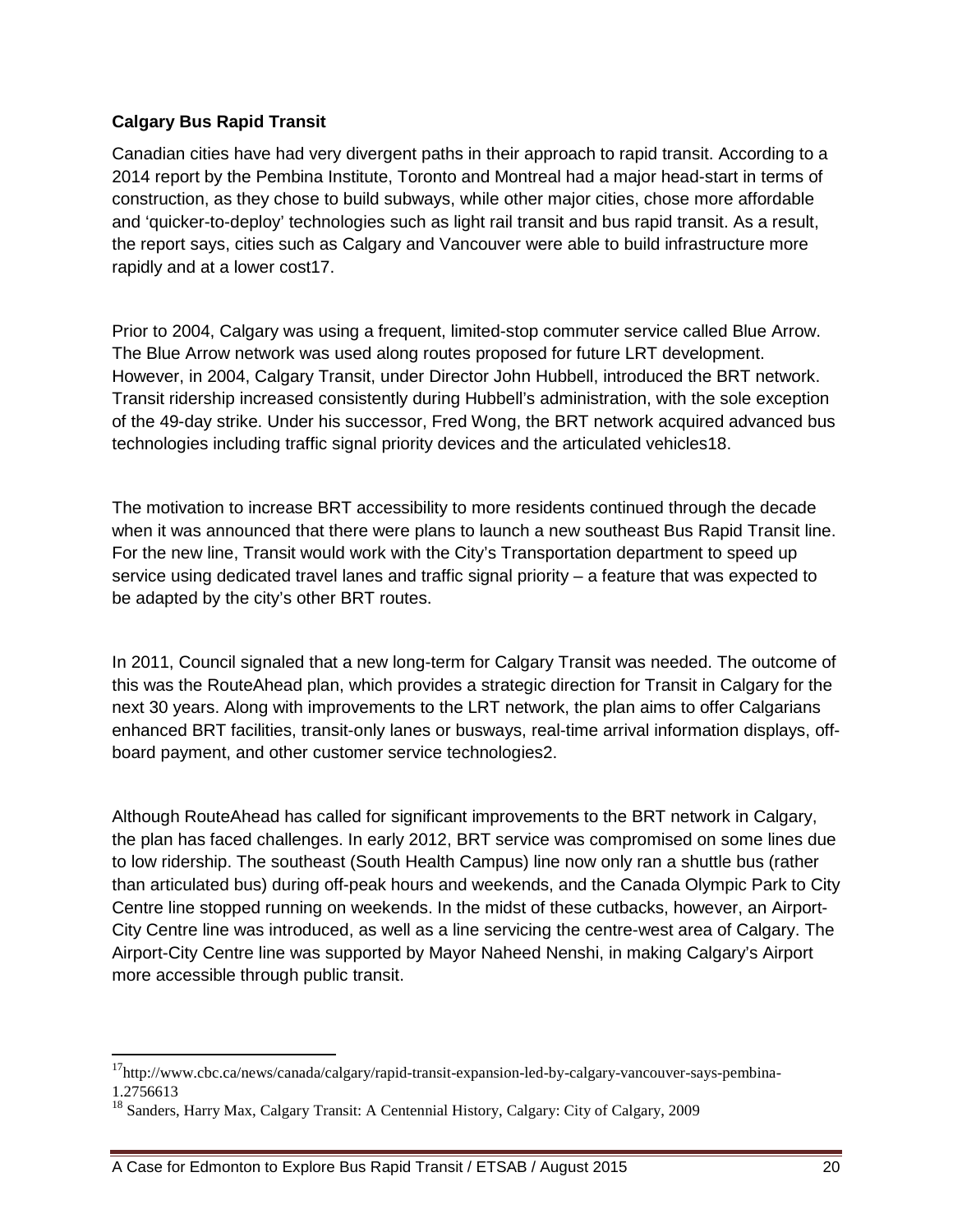There have been even greater challenges for BRT in Calgary in recent years. Some in Council have stated that BRT service is a more-primitive form of rapid transit and that it should only precede the eventual construction of an LRT line19. In 2015, Council agreed with Counc. Shane Keating's motion to review the feasibility of building a \$5.2 billion LRT line to the southeast, rather than building the previously proposed BRT line3. Mayor Naheed Nenshi, however, questioned the large price tag of the LRT extension and argued that "a bus way would deliver 70 per cent of the time savings of a full train at 30 per cent of the cost"3. Calgary's current BRT network consists of six routes.

BRT in Calgary has seen both, challenges and successes, over the course of the last 11 years. However, supporting it has been recognized as a priority by the City. Of the upcoming capital projects that the City has identified, transportation is the costliest, requiring a total of \$651 million in additional grant money. At the top of the transportation priorities are four proposed BRT corridors (which require \$139 million in grant money) including a 'south cross-town' route, a 'north cross-town' route, and a southwest route20.

A Case for Edmonton to Explore Bus Rapid Transit / ETSAB / August 2015 21

-

<sup>&</sup>lt;sup>19</sup> http://www.calgarysun.com/2015/05/25/council-gives-go-ahead-for-southeast-calgary-lrt-study <sup>20</sup>http://metronews.ca/news/calgary/1289993/bus-rapid-transit-tops-calgarys-wish-list-ofprojects-for-which-grant-money-is-still-needed/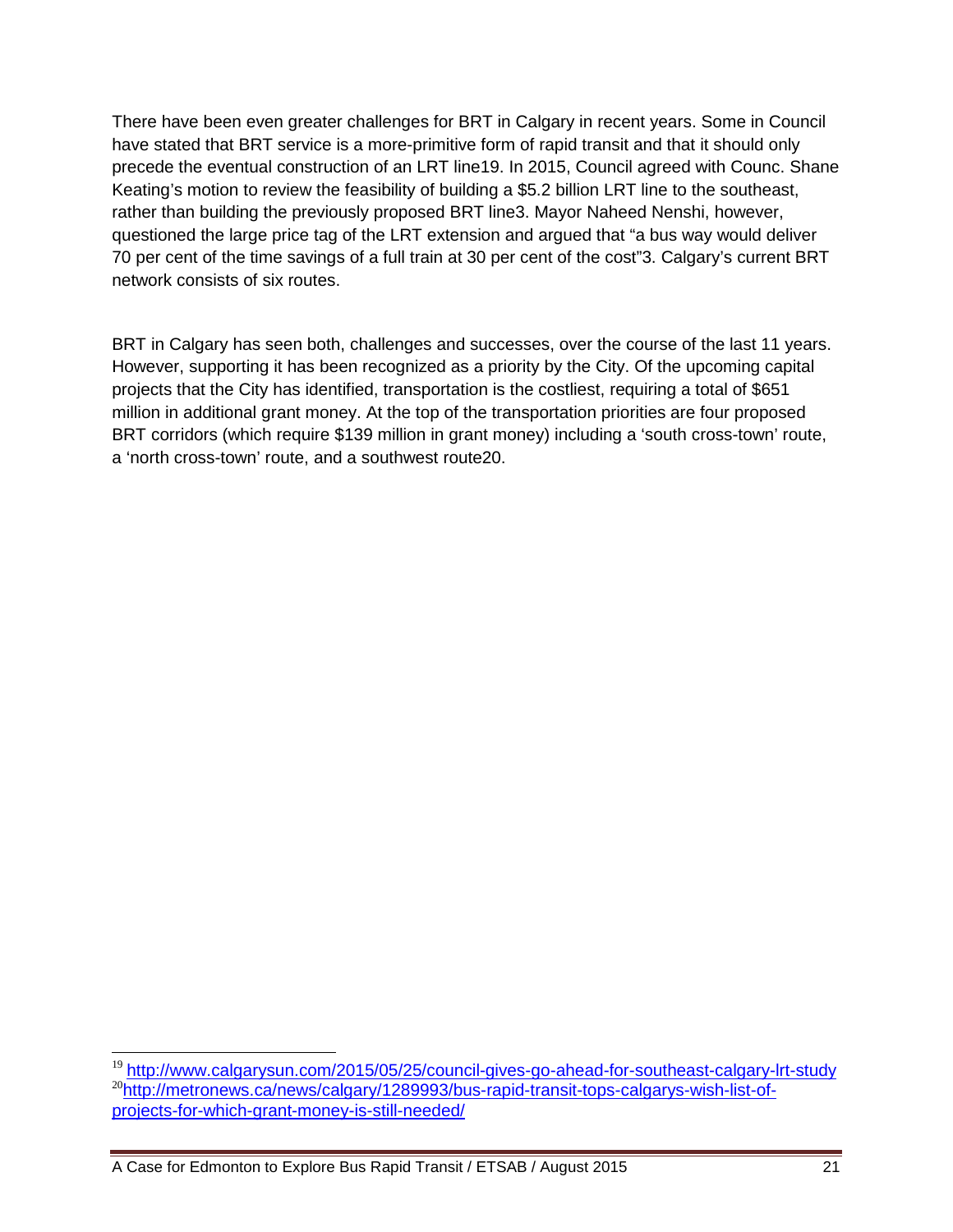#### **Ottawa Bus Rapid Transit**

The Ottawa Transitway system — perhaps the most comprehensive system in North America is an outgrowth of the 1974 official transit plan. The 60-km Transitway system includes over 26 km of bus-only roadway, with most of the remaining distance on reserved freeway or arterial lanes $^{21}$ .

In 1983 the first sections of the west Transitway opened from just south of Baseline Road to Carling Avenue, and in the east across the Rideau River, with seven new stations at Baseline, Iris, Queensway, Lincoln Fields, LeBreton, Lees and Hurdman. Growth continued through the 90's and 2000's with the addition of stations, new transitways, and many park and ride facilities<sup>22</sup>.

Canada's capital has become a gold standard for bus advocates, who point to the region's 240,000 daily bus riders and 23% transit share as proof that buses can work just as well as rail in encouraging people to choose public transportation to get to and from work. Most rush-hour routes use the Transitway to downtown in the morning and from downtown in the afternoon. Other rush-hour routes operate on the Transitway to employment centres outside the downtown core, such as business parks in urban areas.

Many other bus routes use parts of the Transitway or connect to a Transitway Station, which are convenient transfer points and often located next to a major shopping centre or employment area. The Transitway also connects with the O-Train Trillium Line at Bayview and Greenboro Stations<sup>23</sup>.

Ottawa's several busways transport passengers quickly and relatively comfortably. Unlike most "BRT" lines in North America, this city's are mostly grade-separated, producing actually highspeed buses. Many of the Transitway roads are above or below the grade of normal streets in Ottawa, by the use of overpasses, bridges, and trench highways. Thus, they rarely intersect directly with the regular traffic, and make it possible for the buses (and emergency vehicles) to continue at full speed even during rush hour. Buses that travel on the Transitway can cross very long distances (especially outside the downtown area) without stopping for a single traffic light. Most sections of the Transitway have a speed limit of 70–90 km/h (43–56 mph) between stations, and 50 km/h (31 mph) in the station areas.

Ottawa's system has eventually become a victim of its own success as BRT operates near capacity, leading to LRT expansion plans $^{24}$ .

#### **York Region Bus Rapid Transit**

 $\overline{a}$ 

<sup>21</sup> Transportation Research Board. OTTAWA, ONTARIO BRT CASE STUDY (2001) http://onlinepubs.trb.org/onlinepubs/tcrp/tcrp90v1\_cs/Ottawa.pdf

 $22$  Forum Comments. North America's largest and busiest busway turns 25 - Ottawa Transitway (2008). http://forum.skyscraperpage.com/showthread.php?t=161508<br>23 OC Transpo, Transitive Compage.com/showthread.php?t=161508

<sup>23</sup> OC Transpo. Transitway Stations (2015). http://www.octranspo1.com/routes/transitway

<sup>&</sup>lt;sup>24</sup> The Transport Politic. Ottawa Closer Than Ever To Replacing Bus Rapid Transit With Light Rail (2010). http://www.thetransportpolitic.com/2010/05/17/ottawa-closer-than-ever-to-replacingbus-rapid-transit-with-light-rail/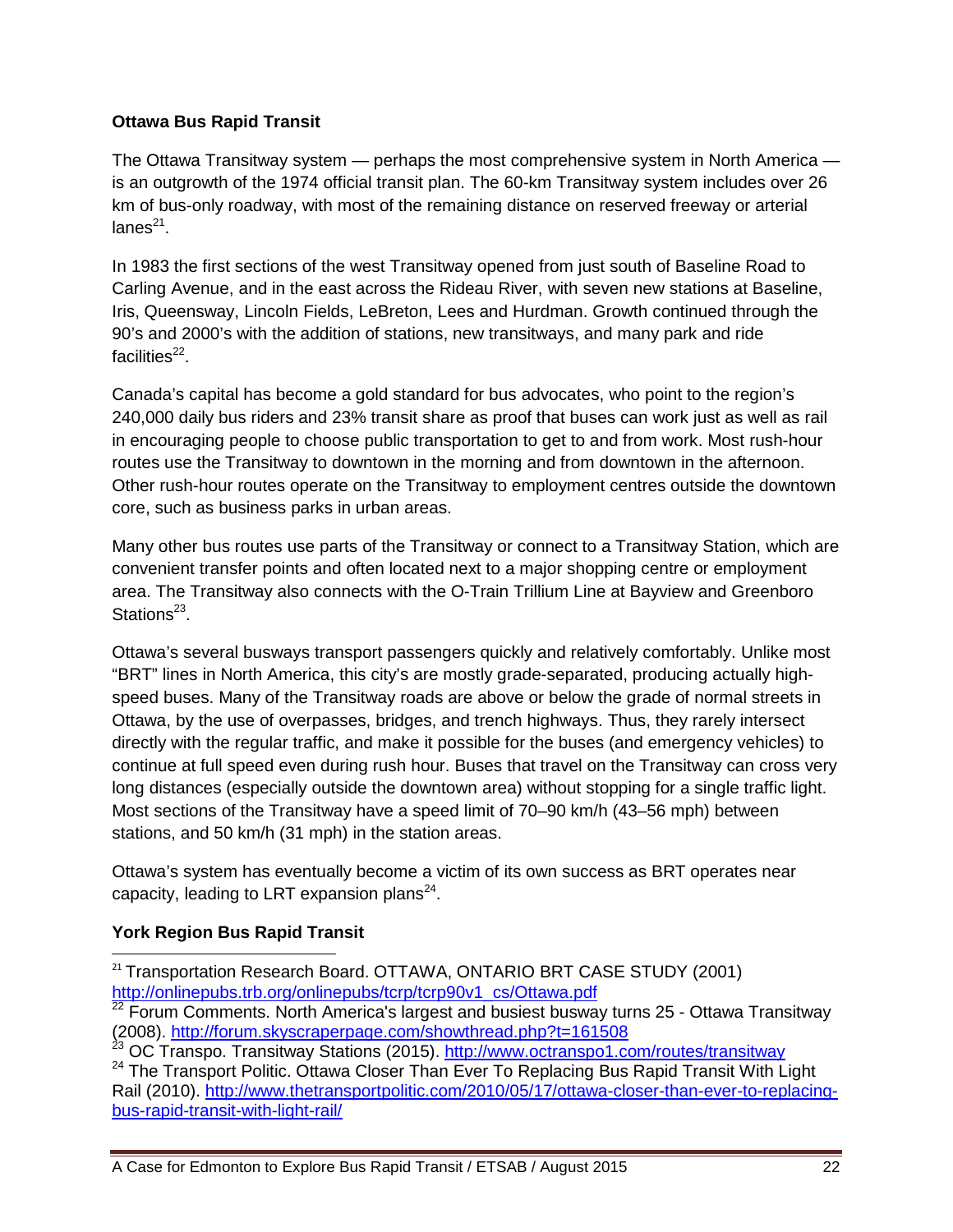#### **VivaNext Capital Expansion Programme Viva Phase 1**

The original Viva system, currently in operation, was a fast-track approach to provide a higher level of express bus service in York Region. Improvements to four corridors, serving six bus routes were carried out in a three-year window from conception to operation. Costing \$164 million, the program was considered to be a lead-up to Phase 2, the current VivaNext program (Transport Canada, 2012). Current Viva service might be considered 'BRT-light', but is not perceived by the development community or most observers as a fullfunction BRT system. The VivaNext project is designed to significantly improve the first generation system (Metrolinx, n.d.).

The Viva service has proven popular, registering ridership increases of 16% in 2006-07 over 2005-06, and 14% in the period 2007-08 (Steer Davies Gleave, 2008). Service is currently provided by a fleet of 101 busses, many of which are extended articulated models with high passenger capacity. The Viva routes are primarily based on the Yonge Street and Highway 7 corridors, with connections to York University, Finch TTC station, and Brampton's Zum bus system.

#### **VivaNext (Viva Phase 2) System Characteristics**

'VivaNext' is the capital infrastructure programme currently under way in York Region, designed to introduce true BRT capability to the Viva system (Steer Davies Gleave, 2008). The second generation Viva system is demarcated by the introduction of "Rapidways" (YRRTC, 2013), separated travel lanes at grade along the centerline medians of Highway 7 and Yonge Streets. These separated lanes include highly developed station infrastructure termed 'Vivastations', including high standard shelters, hallmark design, and pre-payment terminals. Along with Intelligent Transportation Systems (ITS) such as signal priority and real-time arrival information, the system is designed to improve service reliability, travel times, and passenger capacities.

The full build-out of the system will occur to the 2018 timeframe, with significant portions in place by 2015 (YRRTC, 2013). Currently, four VivaNext projects are underway: lane separation and stations along the Highway 7 segment at Vaughan Metropolitan Centre; lane separation and stations along Highway 7 from Yonge Street to Warden; lane separation and stations along Yonge Street from Highway 7 to Major Mackenzie Drive; and lane separation and stations along Davis Drive in Newmarket onto Yonge Street and slightly south.

#### **Relevant Factors to Development**

Over the past decade, attitudes in York Region have shifted from eschewing transit service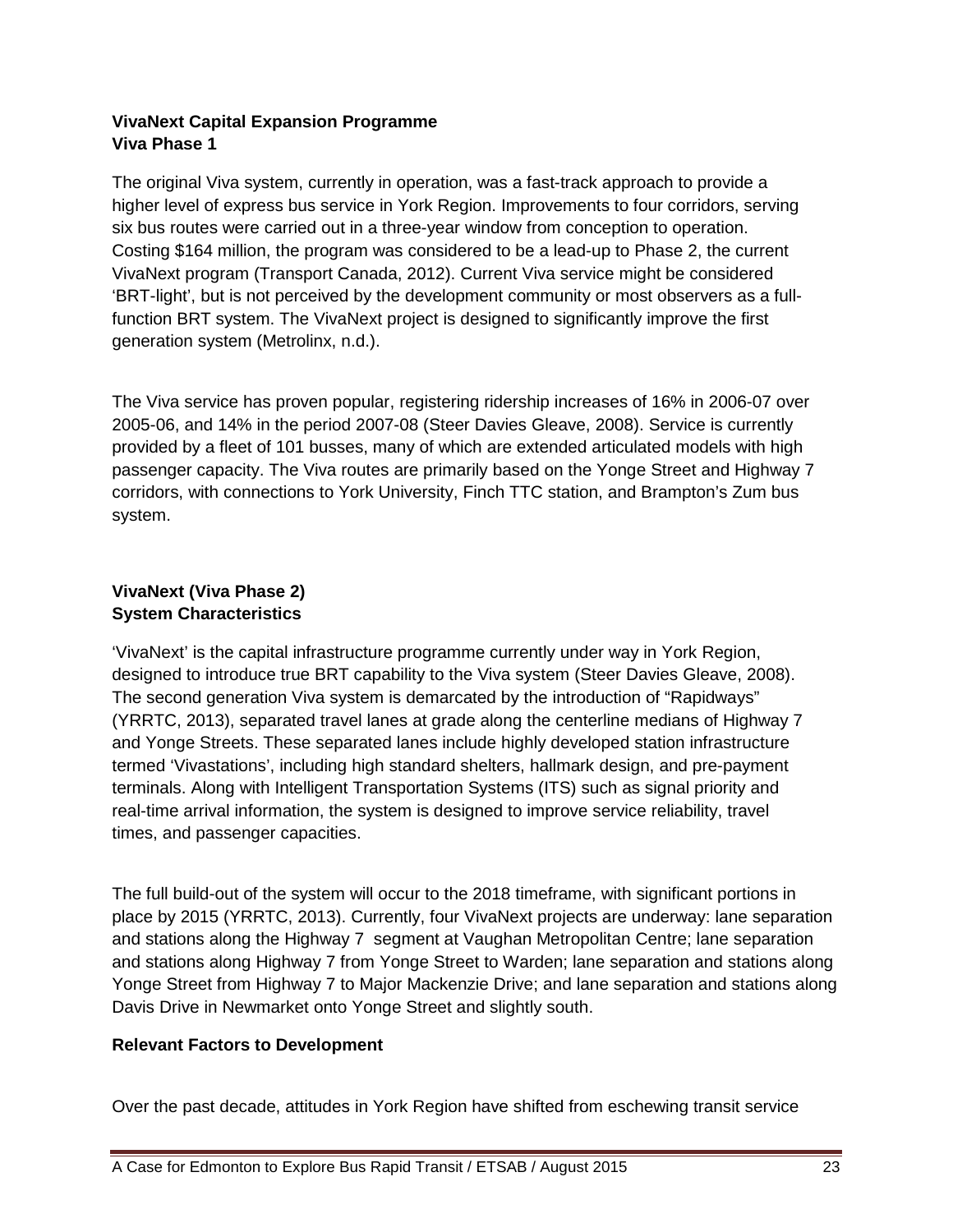to desiring the expansion of higher order transit as a necessary service for economic growth and mobility. Along with rising rates of transit ridership (DMG, 2007c) one might speculate that transit has become substantially more important to the decisions driving the development of residential, commercial, or other mix of uses.

The reality is that the Viva BRT is a lesser consideration than other more desirable forms of rapid transit. In the hierarchy of factors influencing development decisions- including location, product, and timing or staging- BRT in this instance does not emerge as a primary factor, especially with the system still under construction, BRT is a subsidiary consideration affecting the standard elements which must be considered in land development such as ownership, access to amenities, ability to upzone, parking relaxations, and the capacity of infrastructure (as well as the ease of proving that infrastructure has capacity for development) .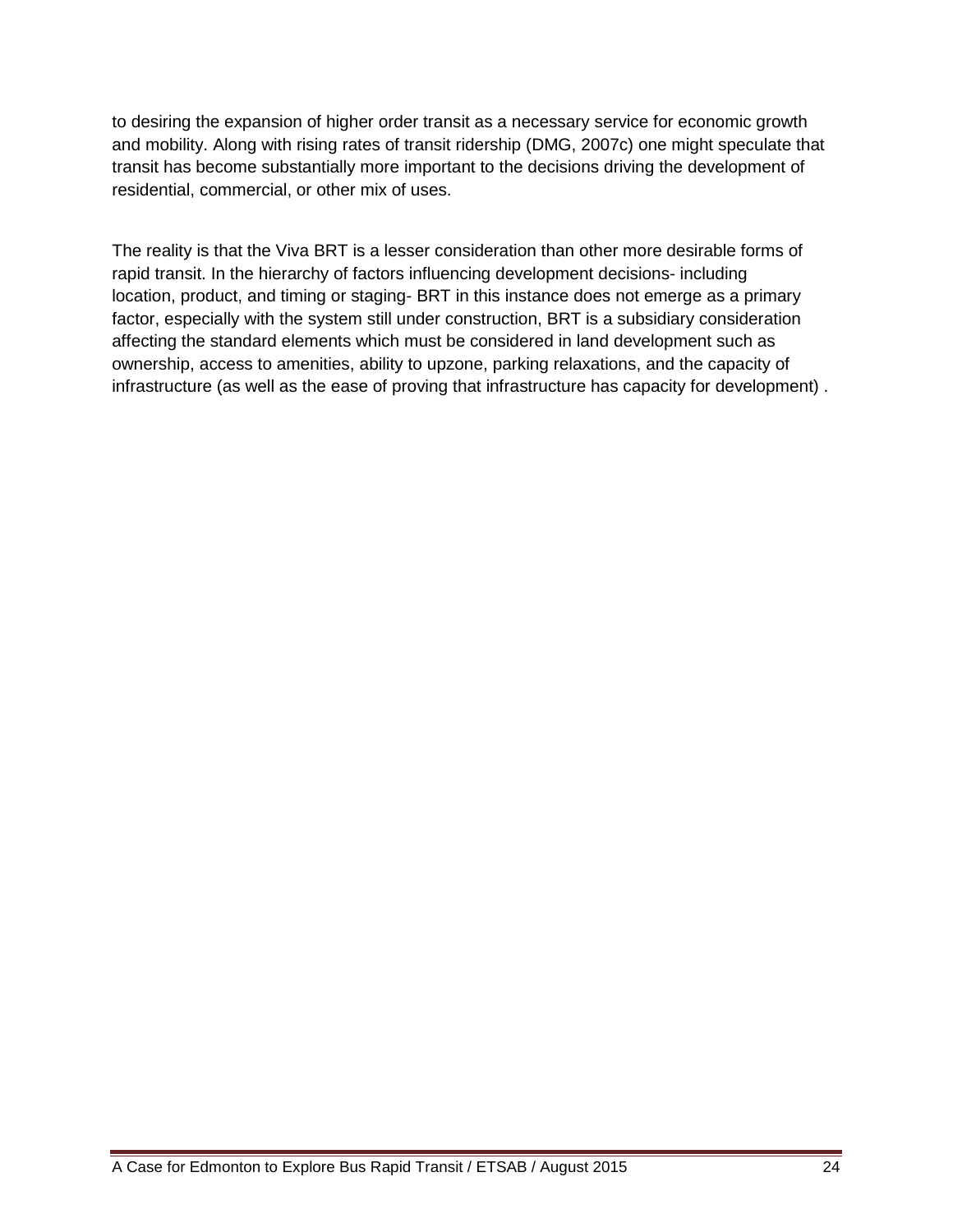#### **Vancouver Bus Rapid Transit**

Translink is Metro Vancouver's regional transportation authority responsible for planning, financing and managing public transit and other transport modes in the greater Vancouver region.

Vancouver's growing SkyTrain network is complemented by a series of express bus routes. While not operating in a separated lane, these B-Line buses run frequently at all times of day and stop only at major arterials, making them fast and efficient. Large articulated buses are also used on certain routes to increase capacity.

In Vancouver, TransLink operates two Bus Rapid Transit (BRT) lines, the 97 B-Line and 99 B-Line. Both have been successful. One former BRT route, 98 B-Line, connecting Richmond to downtown Vancouver, operated from 2001 to 2009, was replaced in 2009 by a rapid transit service, the Canada Line.

The 97 B-Line is a bus rapid transit line which connects Coquitlam Central Station on the West Coast Express system to Lougheed Town Centre Station in the SkyTrain system. It is operated by Coast Mountain Bus Company and funded by TransLink. This route serves Burnaby, Port Moody, and Coquitlam.

Although this service is operated by Coast Mountain Bus Company but it is funded by TransLink. Unlike the other B-Line services, this route mainly uses conventional 40-foot buses. It takes 45 minutes to complete during rush hour, and about 30 minutes off-peak.

Going forward, the 97 B-Line is expected to be phased out in 2016 when the Evergreen Line to Coquitlam opens.

Performance review of route 97-B from 2011 to 2013 is as follows:

| <b>Sub region of Primary Service</b>      | <b>North East Sector</b> |
|-------------------------------------------|--------------------------|
| <b>Predominant Vehicle Type</b>           | <b>Standard Bus</b>      |
| Population (People, 400 m Buffer)         | 33,500                   |
| <b>Employment (People, 400 m Buffer)</b>  | 18,500                   |
| <b>Walkability (intersection density)</b> | High (0.28 int/hect.)    |
| <b>Contributes to FTN (Y/N)</b>           | Yes                      |

#### **KEY CHARACTERISTICS**

#### **COST AND PERFORMANCE**

| 2011 | 2012 | 2013 | Rank   |
|------|------|------|--------|
|      |      |      | (2013) |
|      |      |      |        |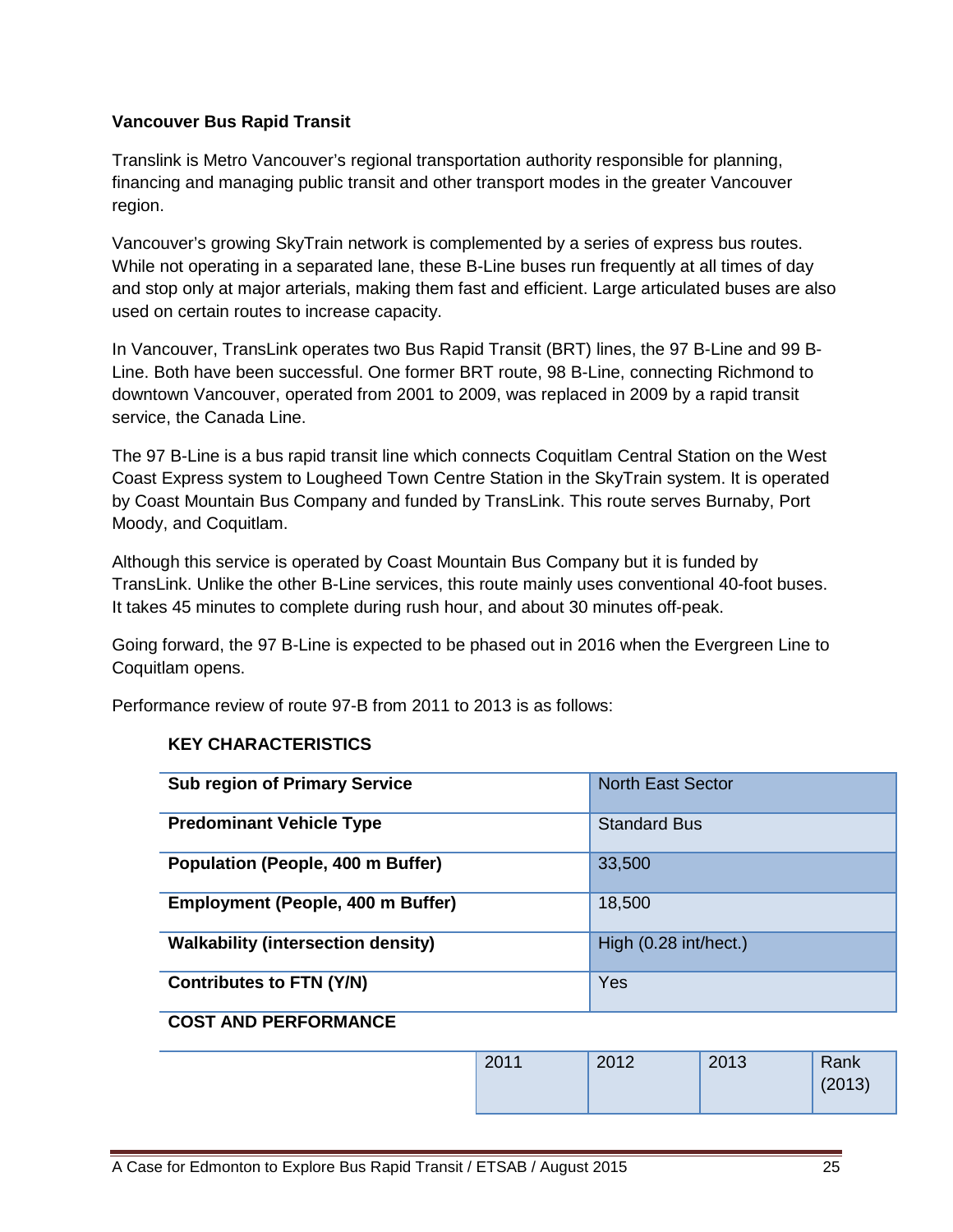| <b>Annual Boarding</b>                  | 3,409,000   | 3,579,000   | 3,558,000   | 19/206 |
|-----------------------------------------|-------------|-------------|-------------|--------|
| <b>Annual Service Cost</b>              | \$3,900,000 | \$4,140,000 | \$4,188,000 | 25/217 |
| <b>Annual Revenue Hours</b>             | 39,800      | 42,200      | 42,700      | 25/217 |
| <b>Cost / Boarded Passenger</b>         | \$1.14      | \$1.16      | \$1.18      | 26/206 |
| Avg. Boarding / Rev. Hour               | 86          | 85          | 83          | 25/206 |
| Avg. Daily Boarding (Mon-Fri)           | 10,750      | 11,200      | 11,250      | 20/204 |
| Avg. Daily Boarding (Sat)               | 7,300       | 7,750       | 7,500       | 19/172 |
| Avg. Daily Boarding (Sun &<br>Holidays) | 5,250       | 5,600       | 5,550       | 24/163 |
| <b>Peak Passenger Load</b>              | 35          | 35          | 35          | 21/204 |
| (Bi-Directional Avg.)                   |             |             |             |        |
| <b>Peak Factor Load</b>                 |             | 0.62        | 0.60        | 31/204 |
| (Vehicle Occupancy)                     |             |             |             |        |
| <b>Avg. Capacity Utilization</b>        | 68%         | 90%         | 85%         | 45/204 |
| (Passenger Turnover)                    |             |             |             |        |

#### **Source: Tranlink- 2013 Bus Service Performance Review: Appendix C- 2013 Route Summaries**

The 99 B-Line is another bus rapid transit line in Metro Vancouver. It travels along Broadway, a major east-west thoroughfare, and connects the University of British Columbia (UBC) to Commercial–Broadway Station on the SkyTrain system. It is the first and the most popular of the B-Line routes in the regional system. The other B-Lines that followed are based on the 99 B-Line in terms of the use of articulated buses and frequent arrivals for buses.

The waiting time for a bus during peak hours on a weekday is 1.5–3 minutes. On average it takes 42 minutes to complete the entire route, while at night the time decreases to 30 minutes as compared to 45 minutes in the day.

TransLink and the provincial government have also been leading a study in recent years to examine replacing the 99 B-Line with a full rapid transit solution, given its high ridership levels, it is one of the busiest bus route in North America, with a 2011 average weekday ridership of 53,750 passengers. This number is up from approximately 45,000 passengers per day in 2007.

Performance review of route 99-B from 2011 to 2013 is as follows: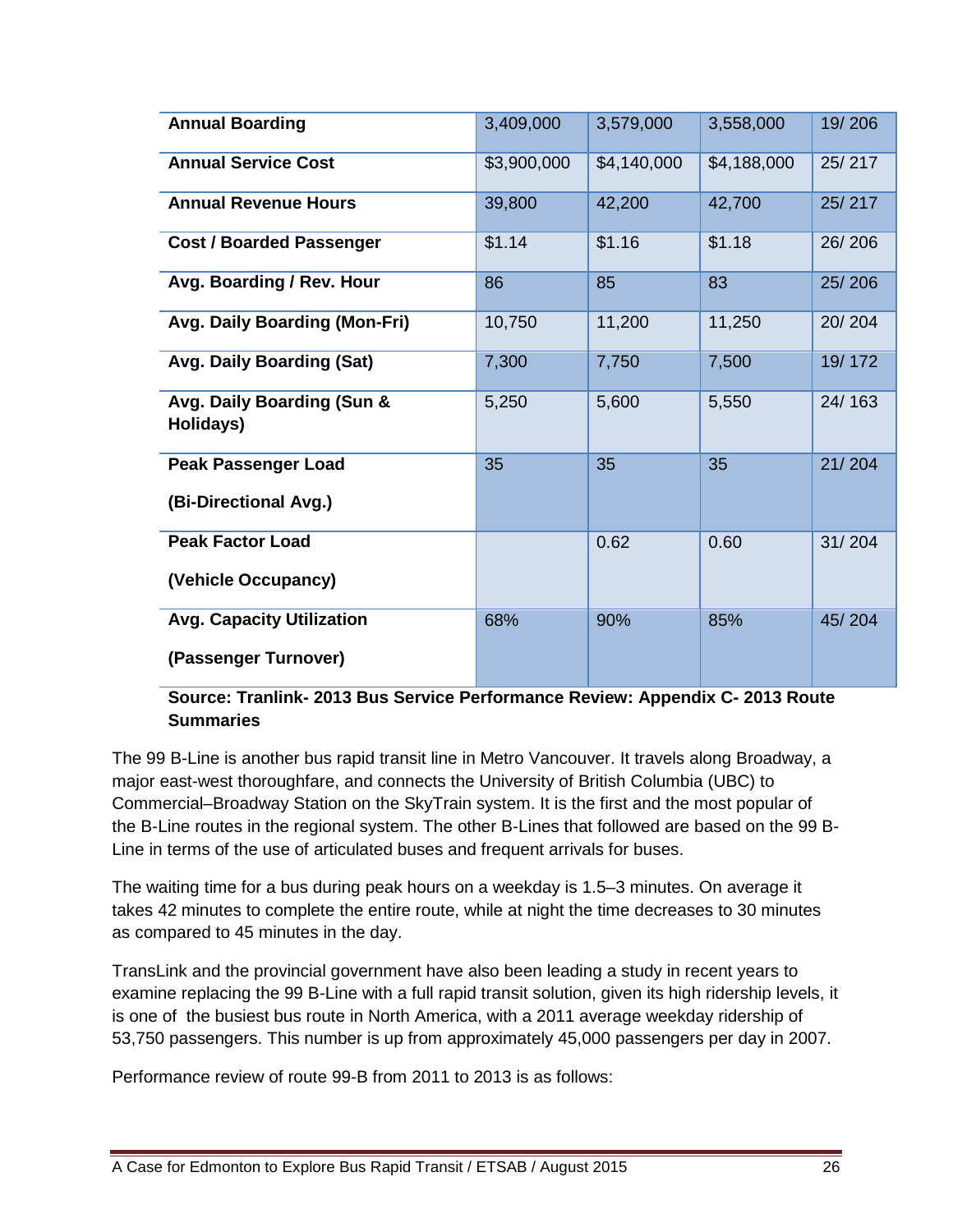#### **KEY CHARACTERISTICS**

| <b>Sub region of Primary Service</b>      | Vancouver/ UBC       |
|-------------------------------------------|----------------------|
| <b>Predominant Vehicle Type</b>           | Artic. Bus           |
| <b>Population (People, 400 m Buffer)</b>  | 68,000               |
| <b>Employment (People, 400 m Buffer)</b>  | 58,000               |
| <b>Walkability (intersection density)</b> | High (0.5 int/hect.) |
| <b>Contributes to FTN (Y/N)</b>           | Yes                  |

### **COST AND PERFORMANCE**

|                                         | 2011        | 2012        | 2013        | Rank<br>(2013) |
|-----------------------------------------|-------------|-------------|-------------|----------------|
| <b>Annual Boarding</b>                  | 16,384,000  | 16,879,000  | 17,054,000  | 1/206          |
| <b>Annual Service Cost</b>              | \$8,578,000 | \$9,412,000 | \$9,435,000 | 1/217          |
| <b>Annual Revenue Hours</b>             | 87,500      | 96,000      | 96,300      | 1/217          |
| <b>Cost / Boarded Passenger</b>         | \$0.52      | \$0.56      | \$0.55      | 1/206          |
| Avg. Boarding / Rev. Hour               | 187         | 176         | 177         | 1/206          |
| Avg. Daily Boarding (Mon-Fri)           | 53,750      | 54,100      | 55,000      | 1/204          |
| Avg. Daily Boarding (Sat)               | 29,700      | 33,400      | 33,350      | 1/172          |
| Avg. Daily Boarding (Sun &<br>Holidays) | 21,200      | 23,900      | 25,000      | 1/163          |
| <b>Peak Passenger Load</b>              | 68          | 64          | 63          | 1/204          |
| (Bi-Directional Avg.)                   |             |             |             |                |
| <b>Peak Factor Load</b>                 |             | 0.86        | 0.84        | 2/204          |
| (Vehicle Occupancy)                     |             |             |             |                |
| <b>Avg. Capacity Utilization</b>        | 179%        | 167%        | 168%        | 6/204          |
| (Passenger Turnover)                    |             |             |             |                |

**Source: Tranlink- 2013 Bus Service Performance Review: Appendix C- 2013 Route**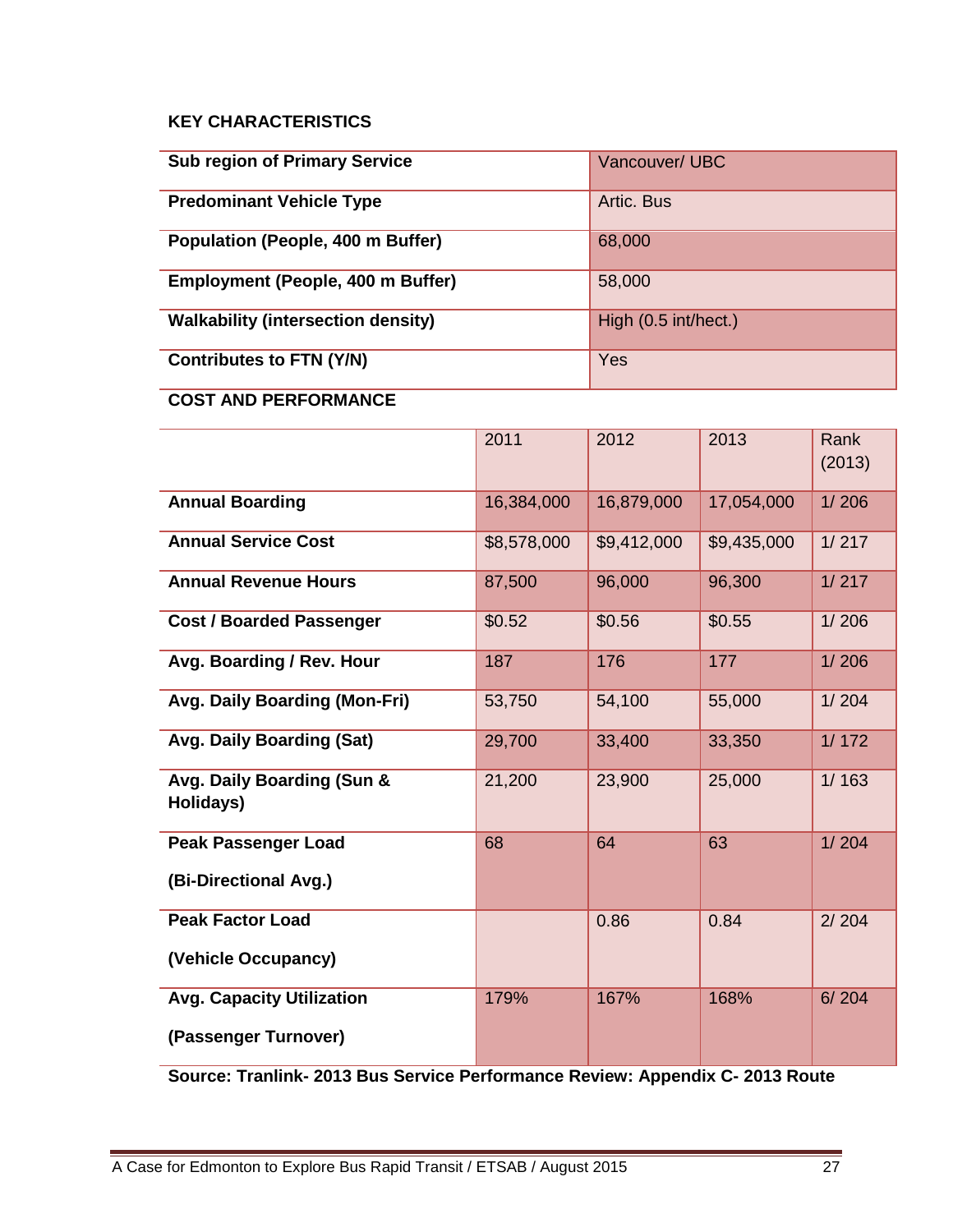#### **Summaries**

Another BRT service in Metro Vancouver region is the Highway 1 Rapid Bus (route 555), connecting Carvolth Exchange and Braid SkyTrain Station over the new Port Mann Bridge, the service began operating in December 2012.

Route 555 BRT is planned to operate seven days a week, and will run every 10 minutes in each direction during peak hours and every half hour the rest of the time during the week. It is expected to generate 3,000 to 4,000 boardings per day. In 2016, service will commence on the Skytrain Evergreen Line, connecting Lougheed Town Centre to Coquitlam.

By April 2013, monthly ridership on the 555 bus from Carvolth Exchange to Braid SkyTrain Station has grown from 23,000 to more than 38,000 within few months of the route launch.

Bus rapid transit provides important service in Vancouver. Designed to be frequent, reliable, and easy to use, BRT has improved service for existing bus customers while attracting new riders from single occupant vehicles. Capital costs are low compared to rail-based systems. BRT is being used in corridors proposed for Intermediate Capacity Transit System (ICTS) or in medium density corridors where ICTS may not be justified.

Investment in BRT allows the establishment of patterns of movement and ridership for conversion to ICTS in the future. The success of the BRT has helped to revitalize bus services and has fostered improved customer loyalty for public transit.

The "B" lines represent cost-effective, environmentally responsive, early action approaches to improved transit services in heavily travelled corridors.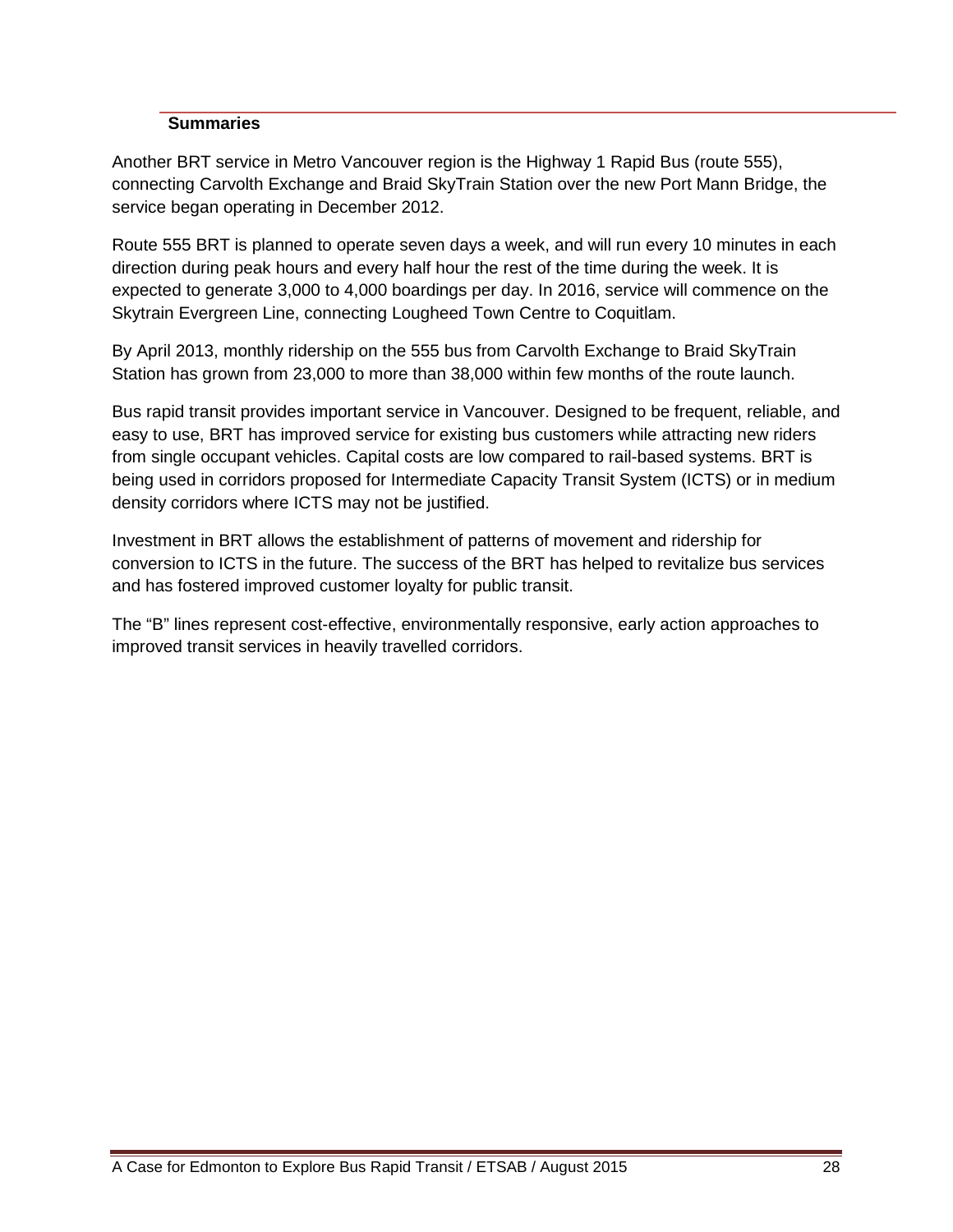## **Appendixes**

## **Appendix A: BRT Best Practice Guides**

Many organizations have commented on the best practices for BRT. Some prominent best practice guides are listed below.

The Institute for Transportation and Development Policy. The BRT Standard (2014). https://www.itdp.org/wp-content/uploads/2014/07/BRT-Standard-2014.pdf

The Institute for Transportation and Development Policy. Bus Rapid Transit – The Complete Planning Guide (2007). https://www.itdp.org/wp-content/uploads/2014/07/Bus-Rapid-Transit-Guide-Complete-Guide.pdf

National BRT Institute. http://www.nbrti.org/learn.html

United States Department of Transportation. Characteristics of Bus Rapid Transit for Decision-Making (2009). http://www.nbrti.org/docs/pdf/High%20Res%20CBRT%202009%20Update.pdf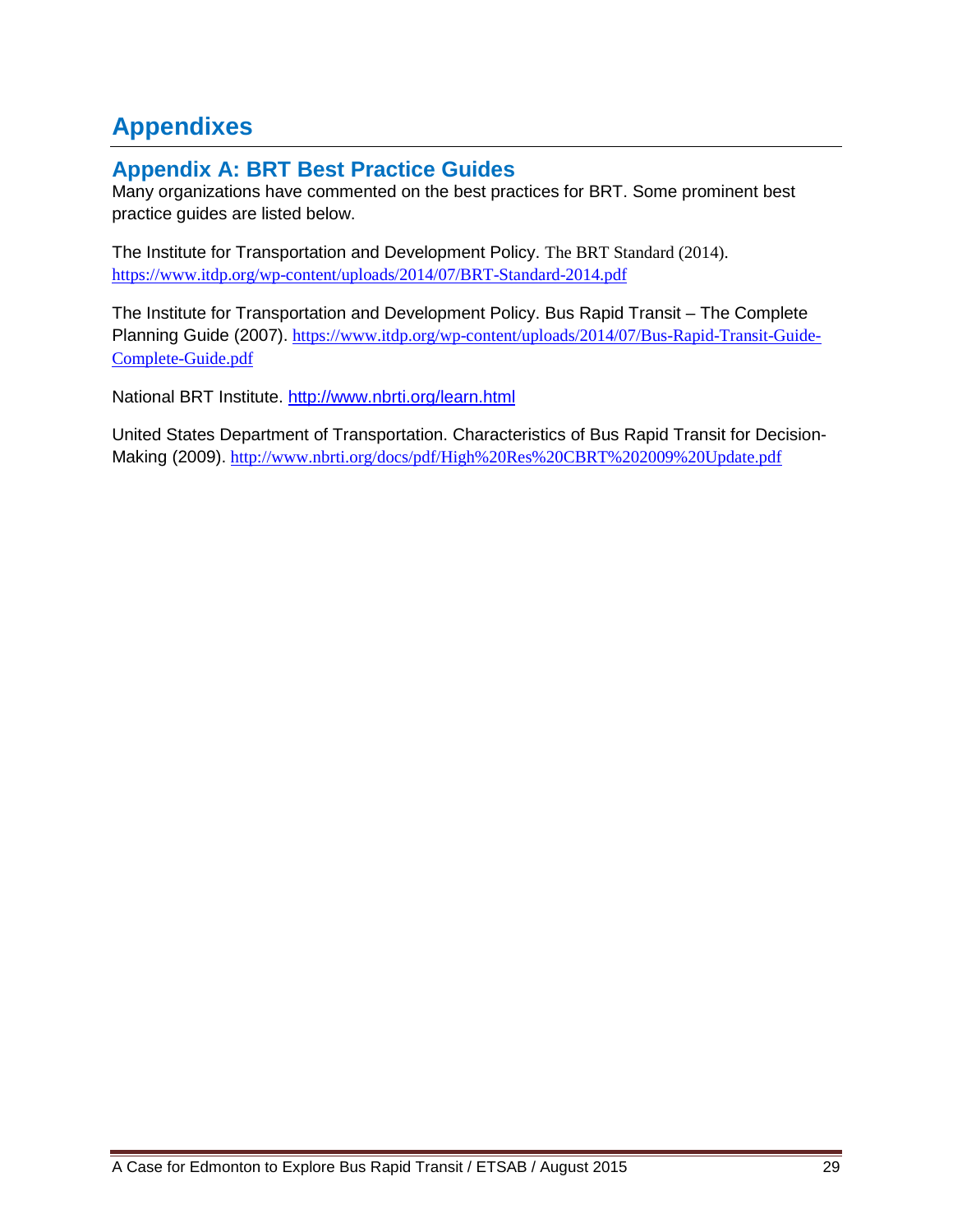### **Appendix B: A Brief History of Transportation in the City of Edmonton**

In the late 1800s the ox cart and horse drawn carriages, wagons and coaches, in all their varied forms, served as the most popular modes of public transportation.

In 1903 the first automobile made its appearance in its open-air/uncovered style.

Two years later, in 1905, Alberta was declared a province and Edmonton its capital.

In 1908 the Edmonton Radial Railway introduced the first streetcar that offered an 'out and back' service that saw the city join the ranks of North American Metropolitan Centres of a thoroughly modern public transportation system.

By 1917 we see the city making its first appeal to the public to choose the streetcar over cars; there were ads that *urged* the public to choose.

When motor buses appeared on the streets of Edmonton in 1932 they proved to be successful for the expansion into the outlying areas while the streetcar was reserved for the central areas.

An electric trolley coach system was introduced in 1937 and diesel-powered buses came on board in 1945. However these smelly buses were soon converted to gasoline engines only to be converted again to a propane system in 1949.

The 60's brought urban sprawl to a new level and the City's unusual mixed fleet approach to the challenge bucked the trend in urban transportation. In concert with Centennial Year in 1967 City Council approved a high capacity rail rapid transit that came to fruition 1978 when the City hosted the Commonwealth Games and introduced LRT, the first of its kind in Canada.

The 70s were a busy time: 1973 brought dedicated bus lanes to the City; DATS was introduced in 1975; and 1977 welcomed the first articulated bus that didn't come into regular service until 2001.

Jump forward to the 1990s when low floor buses with ramps were added to the fleet. 1999 was the first year a proposal to introduce BRT was rejected in favour of 12-passenger buses for small population areas that would be upgraded to 30-passenger buses when their population increased. And Council voted to commit \$550 million in the coming decade to LRT and the Anthony Henday Ring Road.

Into the 2000s and the City has a well-established model of an integrated light rail and bus system. In the early 2000's BRT had emerged as a transitional concept that could meet the immediate strains on the system and provide a bridge between LRT and buses, an idea that was fiercely debated for several years before being rejected twice by the end of the first decade of the 2000s.

Entering into the New Millennium the City was looking forward to renewing the spirit of innovation that had sustained public transportation through the years. (Ride of the Century: the story of the ETS by Ken Tingley.)